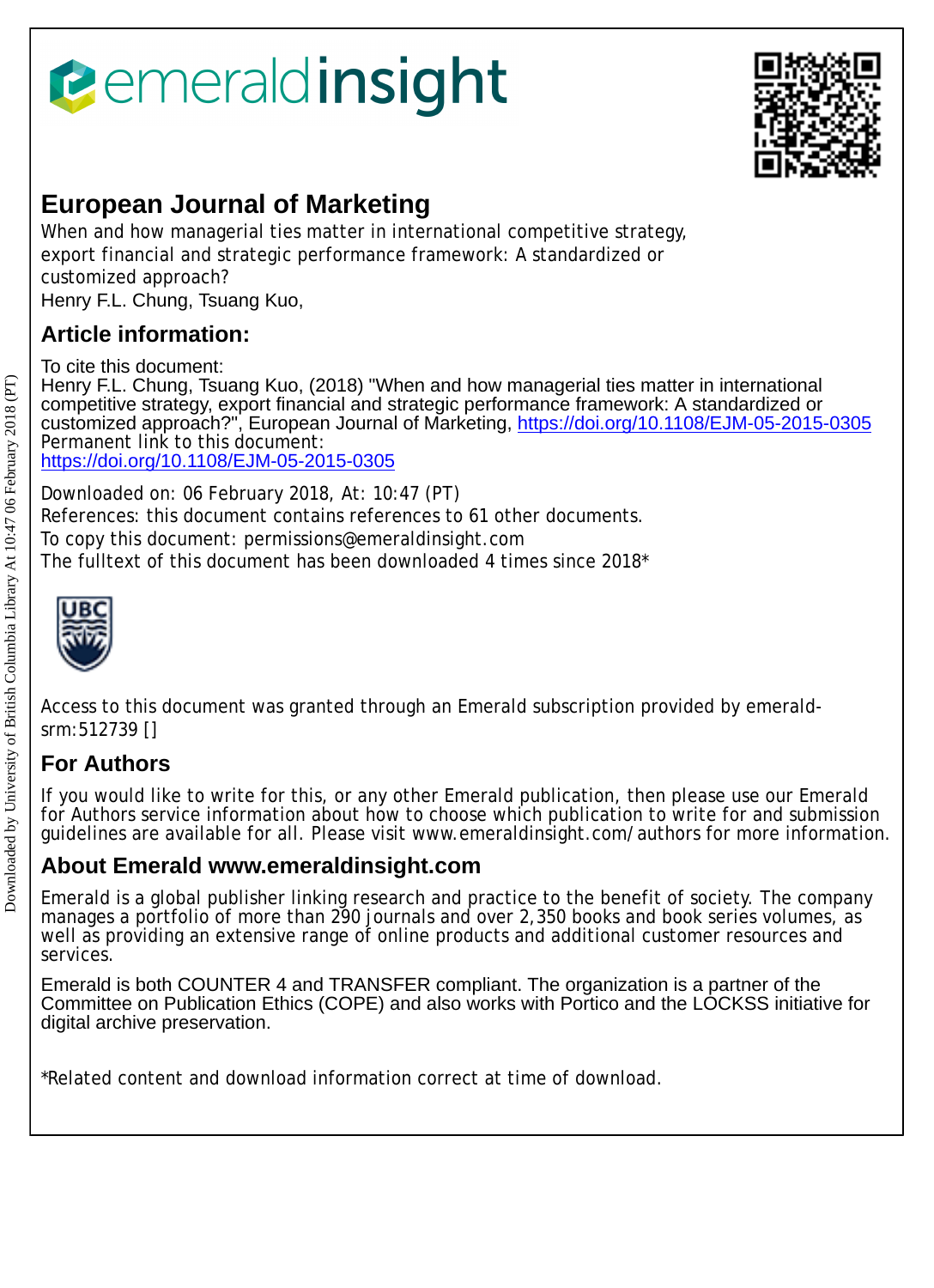## When and how managerial ties matter in international competitive strategy, export financial and strategic performance framework A standardized or customized approach?

Henry F.L. Chung

School of Communication, Journalism and Marketing, College of Business, Massey University, Auckland, New Zealand, and

Tsuang Kuo

College of Management, National Sun Yat-Sen University, Kaohsiung, Taiwan

#### Abstract

**Purpose** – This study aims to present two new contingent frameworks that hypothesize the moderation role of managerial ties (MTs) in the international competitive strategy-export financial and strategic performance framework. The purposes of this study are to explore whether a common standardized or individual customized conceptualization consisting of MTs, international competitive strategy and performance can be used to achieve export financial and strategic performance; to offer contingent factors for the current international competitive strategy-export performance framework; and to generalize the roles of MTs in the developed vis-à-vis developing region.

**Design/methodology/approach** – This study uses the experience of 114 exporting firms operating in the European Union region to test its theoretical frameworks. MTs include both business and political ties.

Findings – Business and political ties have completely different moderation effects on the relation between international differentiation/low-cost strategy and export financial/strategic performance. Business ties have a positive influence on the international differentiation strategy-export strategic performance and international low-cost strategy-export financial performance dyads, but a negative effect in the international low-cost strategy-export strategic performance framework. In contrast, political ties are revealed to have a negative effect on the international differentiation/low-cost strategyexport financial performance framework.

Originality/value - This research advances extant international competitive strategy-export performance literature by revealing the bright and dark sides of business ties and the down side of political ties in the framework. Performance should be investigated in terms of financial and strategic performance. The moderation effect of business ties is more complex than that reported in the developing region; thus, a cross-regional generalization on these ties' effects is more difficult to establish. In contrast, the dark side effect of political ties is consistent across developed and developing regions; a cross-regional generalization on these ties is more viable. Collectively, the results show that a

Received 7 June 2015 Revised 20 March 2016 16 March 2017 Accepted 28 June 2017

Managerial

ties



European Journal of Marketing © Emerald Publishing Limited 0309-0566 DOI [10.1108/EJM-05-2015-0305](http://dx.doi.org/10.1108/EJM-05-2015-0305)

The authors thank the anonymous *European Journal of Marketing* reviewers and Professor Nick Lee and Professor Anne L. Souchon for their invaluable guidance on this paper.

Funding: The authors gratefully acknowledge the grant support from the Ministry of Science and Technology, R.O.C. (MOST 105-2811-H-110-005), for the completion of this research project.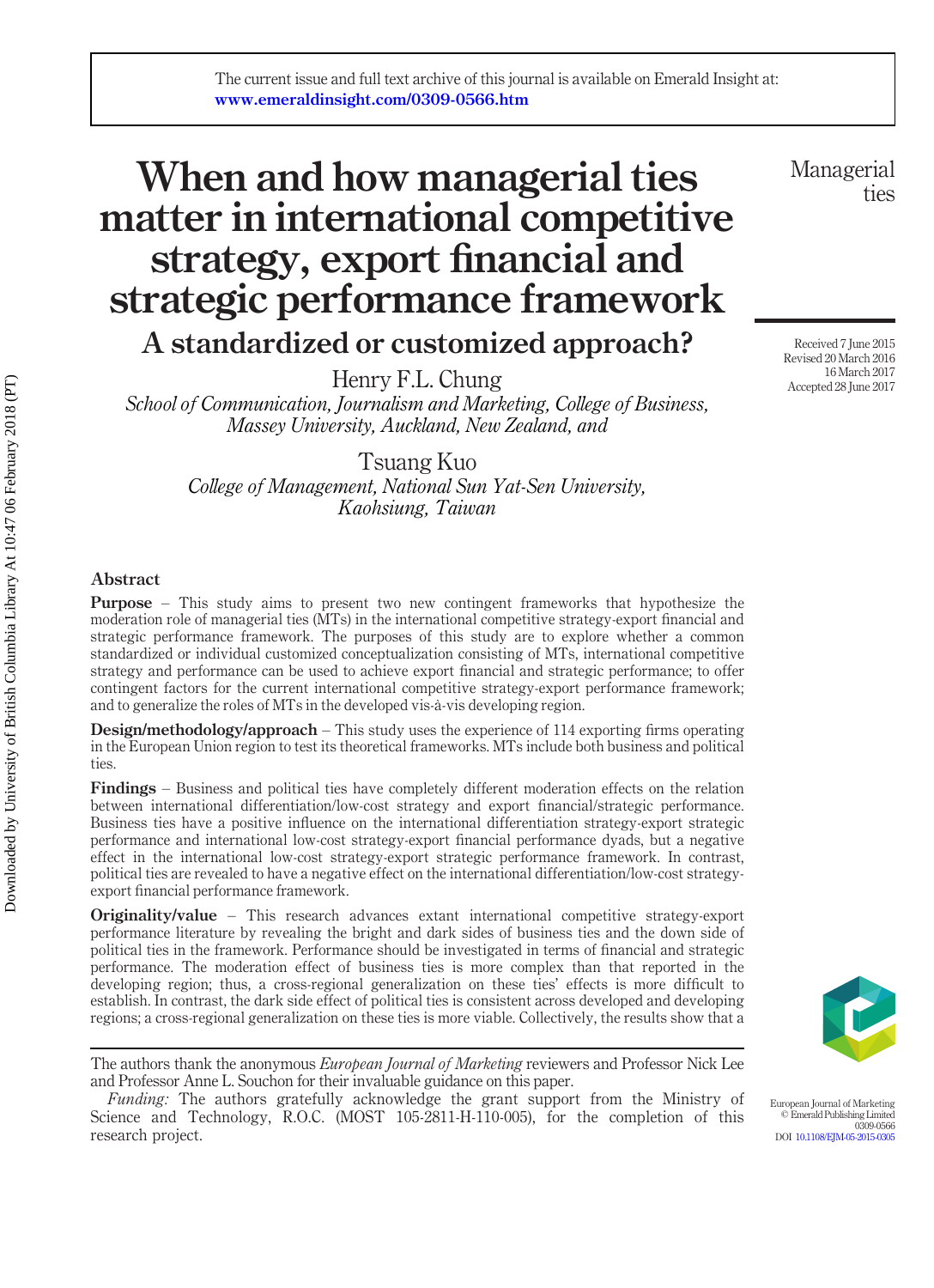standardized process for achieving both export financial and export strategic performances is not feasible, while a customized process for each export performance is needed.

Keywords Networking, European Union, Export performance, Developing countries, Contingency theory, International competitive (differentiation and low cost) strategy, Managerial (business and political) ties, Developed vs developing region, Standardization/customization process

Paper type Research paper

#### Introduction

A differentiation strategy denotes offering a product that customers perceive as unique in the market, where the product is specifically tailored to the needs of each customer, thereby creating high levels of customer loyalty and satisfaction [\(Porter, 1980;](#page-19-0) [Knight and Cavusgil,](#page-18-0) [2005](#page-18-0)). A low-cost strategy occurs when a firm becomes the lowest cost producer competing in the industry in which it operates ([Porter, 1985\)](#page-19-1). Firms can achieve superior performance when their product sells at a lower price than rivals in the market ([Li and Li, 2008](#page-18-1)). Though a significant amount of research has been dedicated to competitive business (differentiation and low-cost) strategy and performance in the past decades ([Acquaah, 2007;](#page-16-0) [Jusoh and](#page-18-2) [Parnell, 2008\)](#page-18-2), extant research primarily focuses on the direct relationship between international competitive strategy and export performance but fails to consider the contingent framework in the international competitive strategy-export performance dyad [\(Aulakh](#page-17-0) et al., 2000; [Julien and Ramangalahy, 2003;](#page-18-3) [Knight and Cavusgil, 2005](#page-18-0); [Namiki, 1988;](#page-18-4) [Murray](#page-18-5) *et al.*, 2011). The contingency theory suggests that the association between two variables is contingent upon internal and external factors ([Zeithaml](#page-19-2) et al., 1988) and, thus, a firm's performance is an outcome of the subject variables' interactions ([Chung](#page-17-1) *et al.*, 2012). This theory provides guidance on what firms should do, and how they should do it, when the direct effect of an international competitive strategy on export performance is absent. In this study, we argue that the contingency approach can be used as an alternative technique for generating marketing theory in the dyad, especially when the direct effect of international competitive strategy on export performance is lacking [\(Zeithaml](#page-19-2) et al., 1988; [Chung](#page-17-1) et al., [2012](#page-17-1)). Our study explores the contingent effect of managerial ties (MTs) (business and political ties) on the international competitive strategy-export performance framework.

We argue that business and political ties play a different moderation role in the international competitive strategy-performance framework ([Acquaah, 2007](#page-16-0); Li et al.[, 2009](#page-18-6); [Zeithaml](#page-19-2) et al. 1988). A firm's business ties include those with business partners (buyers, suppliers, distributors and competitors) (i.e. business ties; Li  $et$  al.[, 2009](#page-18-6)), while the political ties include a firm's executive ties with local government officials, including political leaders at various levels of government, officials in industry bureaus and regulatory and supporting organizations ([Peng and Luo, 2000](#page-18-7); Li et al.[, 2009](#page-18-6); [Chung, 2012](#page-17-2)). By building on the findings established in prior research (Li *et al.*[, 2009;](#page-18-6) [Andersson](#page-17-3) *et al.*, 2002), we propose that business ties have a positive moderation effect on the international competitive strategy-performance, and political ties have a negative interactive effect in this dyad. Furthermore, though extant exporting literature provokes that export performance consists of both financial and strategic aspects [\(Cavusgil and Zou, 1994](#page-17-4); [Morgan](#page-18-8) et al., 2004; Yang et al.[, 2012](#page-19-3); Zou [et al.](#page-19-4), [1998](#page-19-4)), few international competitive strategy researches have investigated the latter performance in their investigation scope ([Namiki, 1988](#page-18-4); [Aulakh](#page-17-0) et al., 2000; [Julien and](#page-18-3) [Ramangalahy, 2003](#page-18-3); [Knight and Cavusgil, 2005;](#page-18-0) [Murray](#page-18-5) et al., 2011). Most of the existing studies focus on the former aspect of export performance, including sales growth and profitability, and conclude that a higher degree of international competitive strategy usually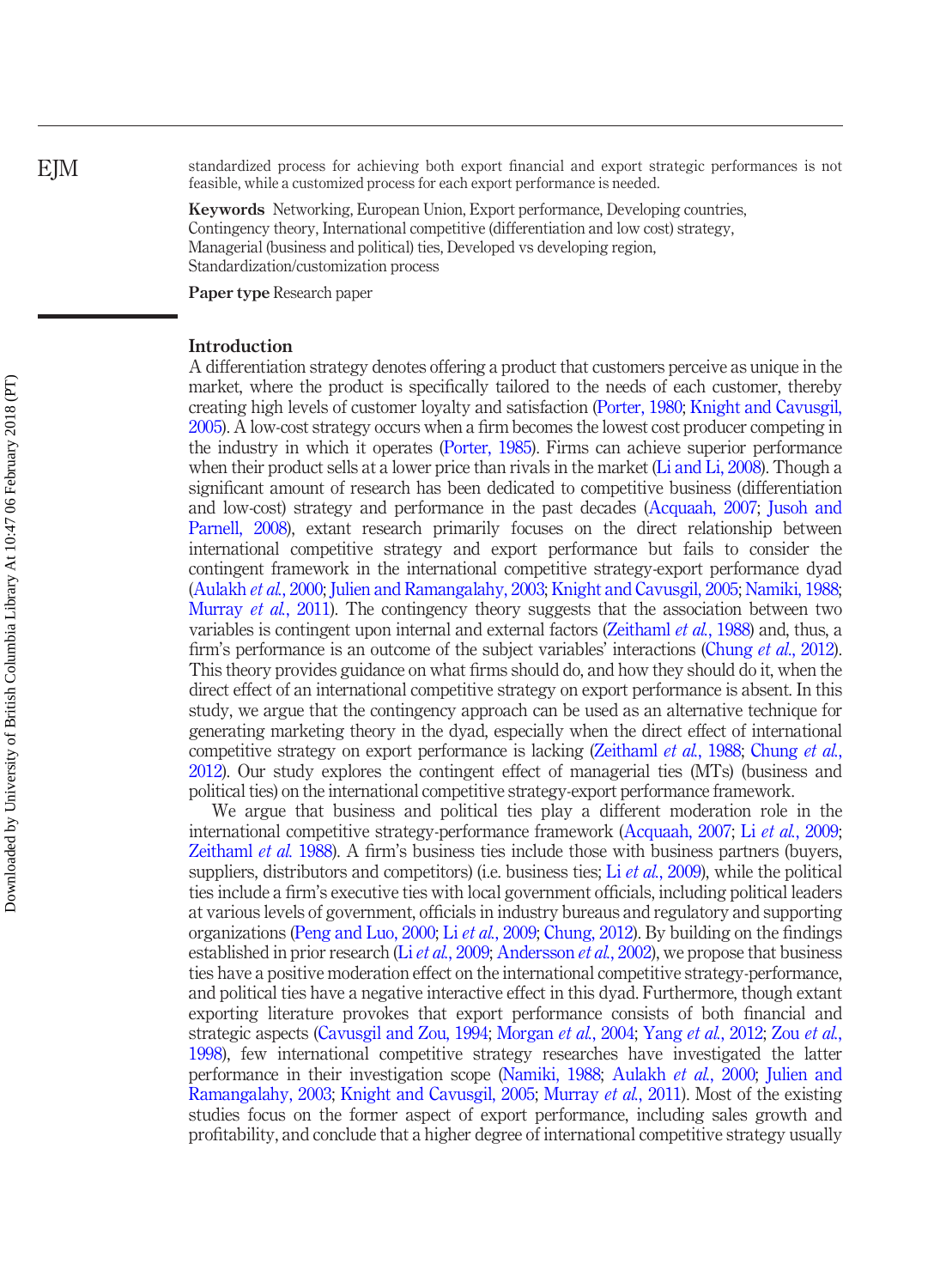results in a desirable financial performance. The lack of exploration of strategic performance (e.g. gaining foothold in the market, increasing product and firm awareness and responding to competitions) in the international competitive strategy-export performance investigation is significant, as prior research suggests that financial and strategic performance represent two varied, but correlated, aspects of performance ([Zou and Cavusgil, 2002](#page-19-5); Zou *et al.*[, 1998\)](#page-19-4).

Our study advances the findings concerning the contingent effect of business and political ties on the competitive strategies-performance conceptualization from a developing region (China; Li et al.[, 2009](#page-18-6)) to a developed economic setting (i.e. the EU) in the context of exporting. Although these two ties are initially developed in the Chinese context ([Peng and Luo, 2000](#page-18-7)), the functions of these ties have been recently applied to the EU context [\(Chung, 2012\)](#page-17-2). It is suggested that these ties can also help firms to conduct their export management in the EU region. MTs with the EU businesses can help foreign firms to acquire market intelligence that can enforce their firms' competitive positioning in the EU host market. However, despite this development, recent EU research only focuses on these ties' effects on the factors such as export market orientation (EMO) and export performance. It is still unknown whether MTs can also be applied to other strategic marketing management components in the EU setting. By exploring the contingent functions of MTs in the international competitive strategy-export performance framework in the EU region, our study contributes to the extant literature in three key aspects. First, our new focus may advance the generalization of the underpinned theories for business ties (e.g. the social and organizational networking theories) (Gu et al.[, 2008](#page-17-5); [Park and Luo, 2001](#page-18-9); [Chung, 2011](#page-17-6)) and the general competitive strategy literature (Li et al.[, 2009\)](#page-18-6). By comparing and contrasting the function of business ties in a different type of institutional environment (developed vs developing) and performance (financial vs strategic), our study significantly stimulates the theoretical development of business ties and their associated theories [\(North,](#page-18-10) [1990;](#page-18-10) [Sheng](#page-19-6) et al., 2011; [Chung, 2012](#page-17-2); Boso et al[., 2013\)](#page-17-7).

Second, though recent research underlines the undesirable implications of political ties for exporting firms' strategic operation in a host market ([Tsang, 1998;](#page-19-7) Gu *et al.*[, 2008](#page-17-5); [Sheng](#page-19-6) et al.[, 2011;](#page-19-6) [Chung,](#page-17-6) [2011, 2012\)](#page-17-2), empirical findings concerning these ties are still being developed. [Acquaah \(2007\)](#page-16-0) records a positive integrative effect of competitive strategy and political ties on business performance, and Li et al. [\(2009\)](#page-18-6) report a negative influence of this combination on performance. These mixed results indicate that a cross-regional universal finding concerning the effect of political ties in competitive strategy-performance is yet to be established. By examining the influence of political ties in the international competitive strategy-export financial/strategic performance framework, in the context of a developed region, our study helps obtain a cross-regional generalization of these ties' effect on the general competitive strategy-performance dyad.

Last, our study explores whether a standardized or customized framework pertaining to MTs and international competitive strategy should be deployed for export financial and strategic performance. This new approach contributes to the extant international competitive strategy and export management literature by providing new guidance on when and how exporting firms can utilize their MTs to enhance the development of international competitive strategy and, more notably, how these alignments can be used to achieve financial and strategic performance. This new guidance can help exporting firms to better deploy and allocate their resources for their MTs, as well as for international competitive strategies ([Namiki, 1988](#page-18-4); [Aulakh](#page-17-0) et al., 2000; [Salavou and Halikias, 2009\)](#page-19-8).

To achieve the research objectives, we formulate two separated sets of frameworks, one for financial performance  $(H1a-H4a)$  and another for strategic performance  $(H1b-H4b)$ . These frameworks are depicted in [Figure 1](#page-4-0). Details concerning the research hypotheses are discussed below.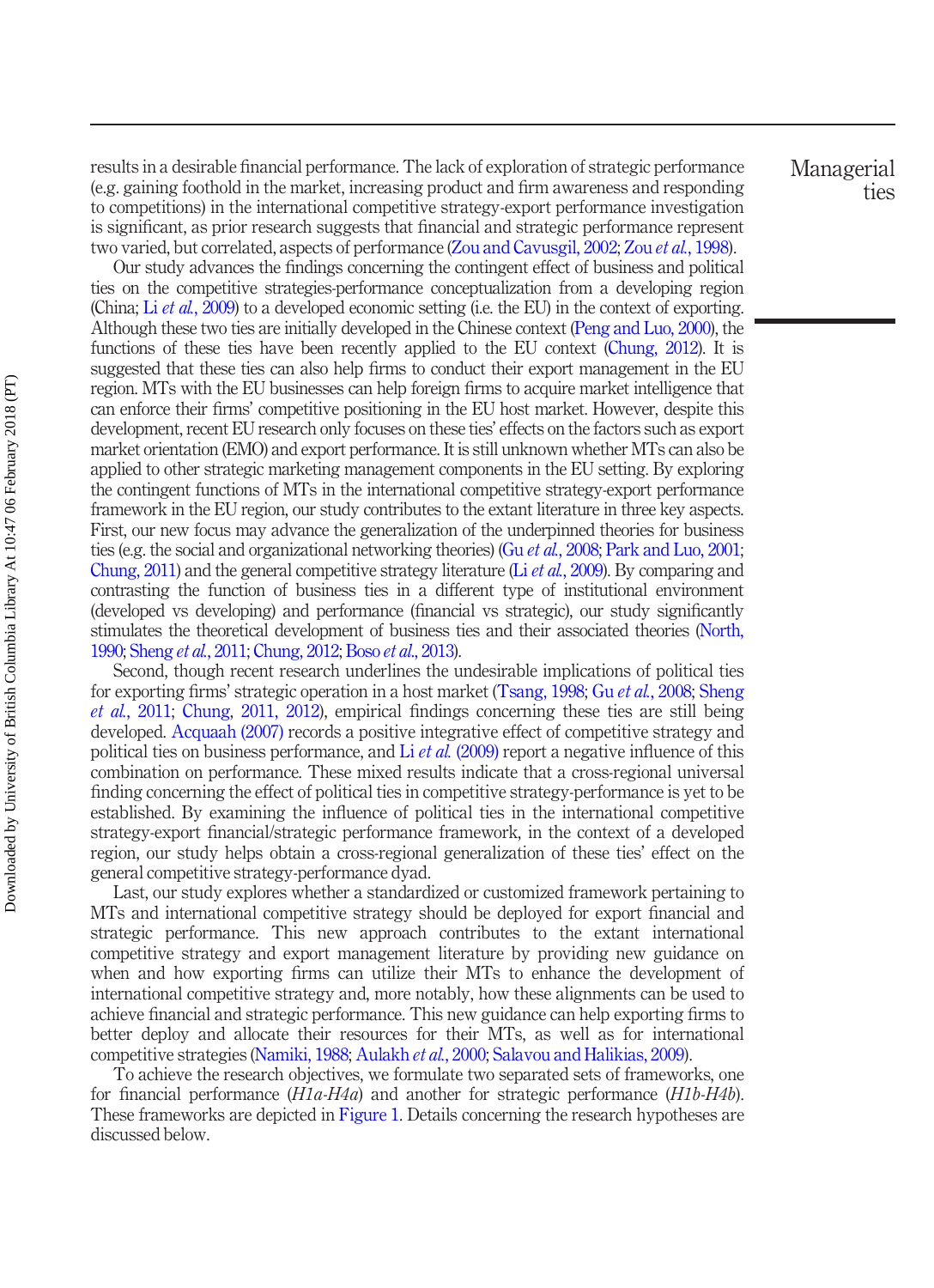

#### <span id="page-4-0"></span>Literature review and research hypotheses

International differentiation strategy, business ties and export financial and strategic performance

The findings of organizational networking theory reveal that the information and resources derived from business networking can assist exporting firms to create a set of international differentiation strategies [\(Park and Luo, 2001;](#page-18-9) [Chung, 2012](#page-17-2)). This assistance can enhance the achievement of international differentiation strategy on export financial performance. Existing evidence is based on the relational governance and organizational networking theories and established in the context of developing ([Sheng](#page-19-6) et al., 2011) and developed regions ([Chung, 2012](#page-17-2)). To construct an effective international differentiation strategy, exporting firms operating in the EU region would need to have full knowledge of the current trends of consumption behavior in the host market, and business ties can assist exporting firms to meet this requirement. It is suggested that because of their close contacts with local consumers, business ties can provide information that can truly reflect genuine market situations ([Chung, 2012](#page-17-2)). This critical intelligence can help exporting firms to formulate an international differentiation strategy that can be fully accepted by customers in the markets [\(Xin and Pearce, 1996;](#page-19-9) [Tsang, 1998;](#page-19-7) [Sheng](#page-19-6) et al., 2011), thereby obtaining their financial performance objective. For example, a good relation with overseas buyer firms helps exporting firms understand the current and future needs and wants of local customers and stimulate their sales growth and customer loyalty, along with reliable payments. A close relationship with supplier firms can assist exporting firms in obtaining quality materials, good service and on-time delivery [\(Acquaah, 2007\)](#page-16-0). A close association with competitor firms can also stimulate exporting firms to conduct information exchange, inter-firm collaboration and implicit collusion [\(Xin and Pearce, 1996;](#page-19-9) Li  $et$  al.[, 2009\)](#page-18-6). Therefore, the benefits of business ties can help exporting firms in the EU region to establish an international differentiation strategy that can lead to superior financial performance in areas such as sales growth.

Based on a different theoretical conceptualization, the available literature indicates the positive impact of the alignment effect of business ties and international differentiation strategy on export strategic performance in the context of EU. [Chung \(2012\)](#page-17-2) reports that when operating in an unfamiliar host market, exporting firms operating in the EU region are suggested to use their business ties to help adopt a more active export differentiated strategy, such as EMO. The integration of business ties and EMO is reported to have a positive effect on strategic performance. It is cited that "ties with the business community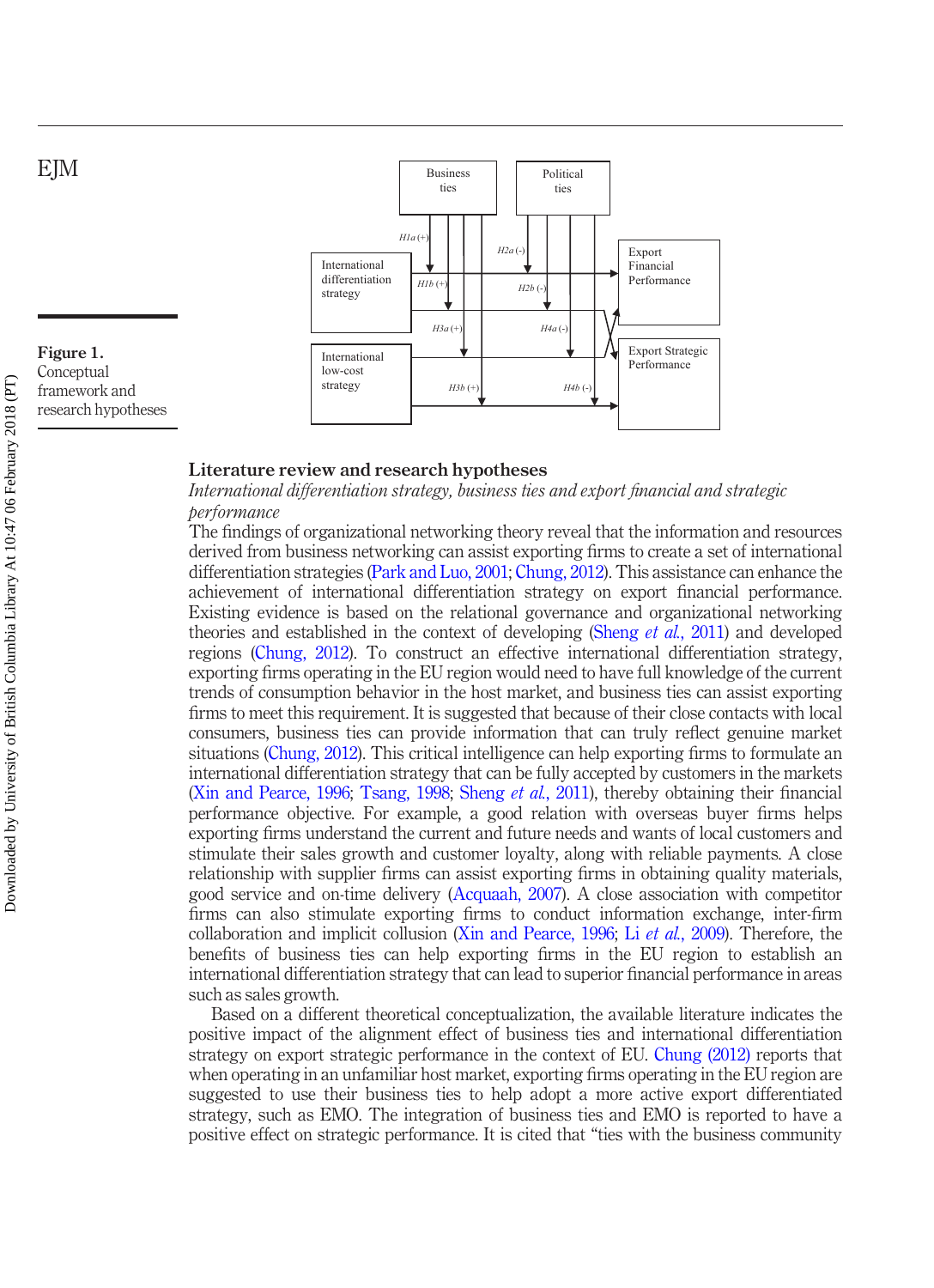provide opportunities for shared learning, the transfer of inside information, and resource exchange to adapt to the unfamiliar market" ([Li and Zhou, 2010](#page-18-11), p. 858). A strong business tie provides the exporting firm with access to new sources of information and a network that can provide feedback. These supports help exporting firms to formulate an international differentiation strategy that can truly outperform their key competitors operating in the same market. The speed at which information is acquired and disseminated to managers via exporting firms' business ties is also faster than the information acquired through formal channels ([Davies](#page-17-8) *et al.*, 1995; [Sheng](#page-19-6) *et al.*, 2011). Therefore, via the assistance of business ties, exporting firms operating in the EU region can develop an international differentiation strategy that can be promptly accepted by local customers and can be launched more quickly than their key competitors do. Under this circumstance, the alignment of international differentiation strategy and business ties is likely to result in a superior export strategic performance:

- H1a. Business ties positively moderate the effect of differentiation on export financial performance.
- H1b. Business ties positively moderate the effect of differentiation on export strategic performance.

#### International differentiation strategy, political ties and export financial and strategic performance

Unlike the positive effect of business ties, recent research focusing on political ties mostly agrees that political ties are associated with a number of dark side features that can dampen the effect of international differentiation strategy on export performance ([Chung, 2012](#page-17-2); [Gu](#page-17-5) et al.[, 2008;](#page-17-5) Luo et al.[, 2008;](#page-18-12) [Sheng](#page-19-6) et al., 2011). The interactive effect of political ties and international differentiation strategy is likely to have a negative influence on export performance from the EU perspective (Li *et al.*[, 2009;](#page-18-6) [Chung, 2012\)](#page-17-2).

The amount of time and resources that are used to develop a firm's political ties may have a negative impact on the international differentiation strategy formulation and export financial performance. As reported in the literature, the cultivation of political ties is often time-consuming and involves a large amount of resources [\(Tsang, 1998](#page-19-7); [Chung, 2012](#page-17-2); [Park](#page-18-9) [and Luo, 2001](#page-18-9); [Xin and Pearce, 1996\)](#page-19-9). By devoting a large amount of investment to the development of political ties, exporting firms may have less resources available for their firms' long-term strategic planning (Luo et al.[, 2008\)](#page-18-12). This feature has a significant influence on the development of an international differentiation strategy whose success is closely associated with a firm's long-term resource commitment [\(Knight and Cavusgil, 2005](#page-18-0)). Firms need abundant resources for the development of their international differentiation strategy, such as building strong brand names and offering unique product and service features that can create superior value for their local customers. The downside of political ties is echoed by organizational and social networking research. It reported that "as political guanxi takes time and effort to build, developing a strong political guanxi network might draw away effort and resources needed to establish a firm's competitive strategies" [\(Chung, 2011](#page-17-6), p. 524). Therefore, political ties have a deep requirement in terms of time consumption and resources commitment, which is harmful to the development of an effective differentiation strategy (Li et al.[, 2009\)](#page-18-6). Consequently, when operating in a highly competitive environment such as the EU region, it is anticipated that the integrative effect of international differentiation strategy and political ties will result in a poor export financial performance [\(Chung, 2010\)](#page-17-9).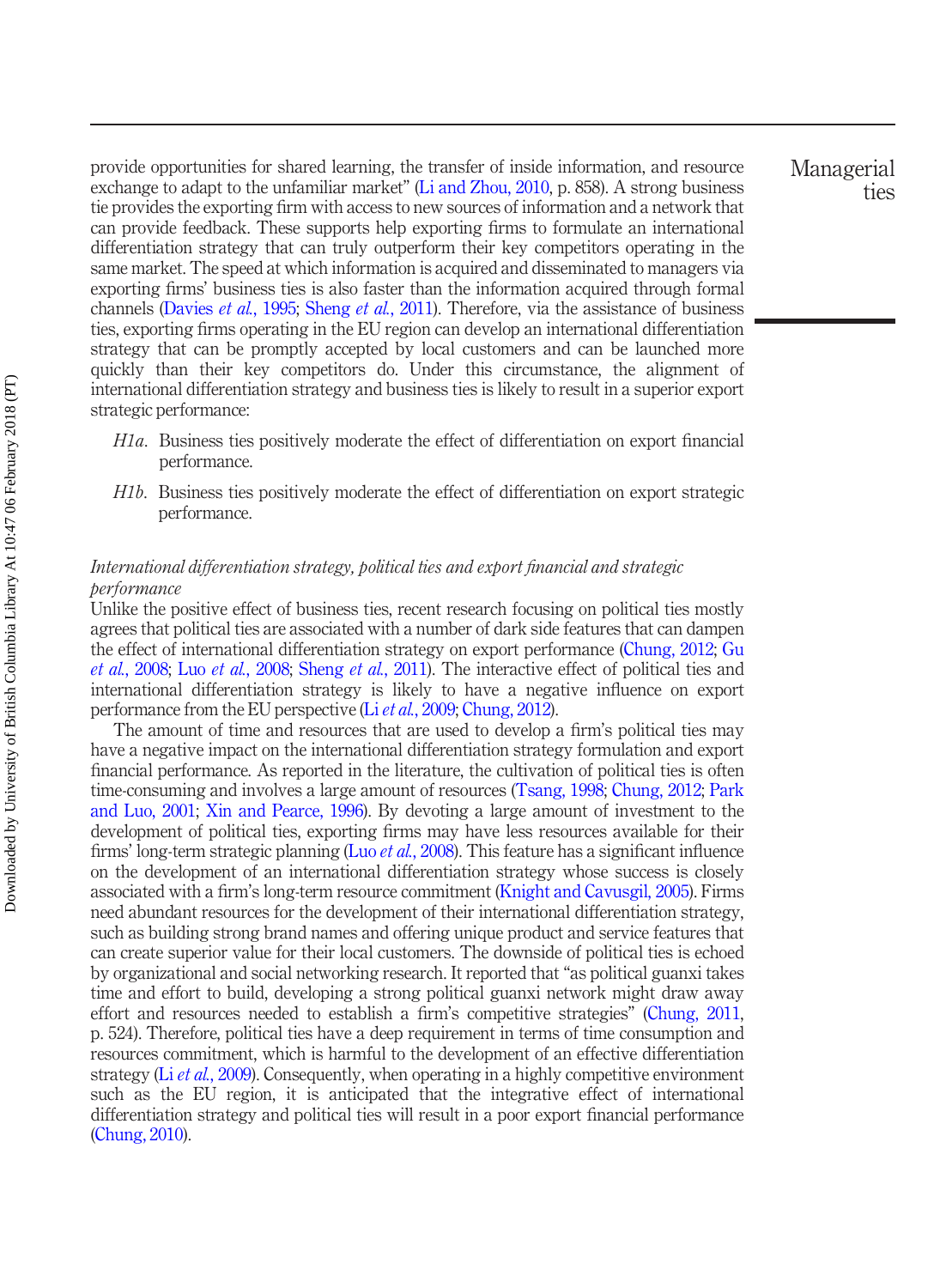In contrast, the negative contingent influence of political ties in the low-cost strategystrategic performance framework may relate to another theoretical foundation in the EU setting. The negative impact of political ties on international differentiation strategy is related to the political entities' intention of avoiding being seen to be supportive of foreign firms and the amount of investment needed to develop political ties, as reflected in the research on social networking and differentiation strategy theories. Though having a high level of political ties, exporting firms may still not be able to acquire the most accurate information about the real situation in the EU host markets. This is mainly because political leaders and government officials often try to avoid being accused of supporting foreign firms. Thus, they may be under pressure to create as many barriers as possible for foreign exporting firms operating in the host markets [\(Boisot and Child, 1996](#page-17-10); Li et al.[, 2009\)](#page-18-6). Under this circumstance, foreign firms operating in the EU area may acquire some unclear or even false information through their political ties. Lacking genuine information can obstruct the formulation of an effective differentiation strategy for the host markets. This downside to political ties has a negative impact on the development of international differentiation strategy as its vital market intelligence is less likely to be circulated. Without genuine market intelligence, the effectiveness of international differentiation strategy will be seriously limited. This political ties' constraint has a profound implication for the achievement of export strategic performance objectives in the EU host markets. An international differentiation strategy that is developed on the basis of false political ties' intelligence is likely to result in an inferior strategic performance because this strategy will not reflect the actual situation in the market. Without accurate and timely intelligence, an international differentiation strategy cannot truly and promptly respond to the challenges that are provoked by key competitive rivals when operating in the EU ([Chung,](#page-17-2) [2012, 2010\)](#page-17-9):

- H2a. Political ties negatively moderate the effect of differentiation strategy on export financial performance.
- H2b. Political ties negatively moderate the effect of differentiation strategy on export strategic performance.

International low-cost strategy, business ties and export financial and strategic performance Studies conducted in the organizational networking domain suggest that business ties provide critical host market information and help obtain scare resources that are closely related to the international low-cost strategy formulation. This result is important for firms operating in the EU region. [Acquaah \(2007\)](#page-16-0) confirms that the interaction of managerial business ties and a low-cost competitive strategy has a positive impact on firm performance. Business ties can help firms obtain important low-cost strategy information, such as raw materials, ingredients and methods of manufacturing. Similarly, in a study of business channel networking, Luo et al. [\(2008\)](#page-18-12) also reveal that via executives' ties with external business entities, foreign firms can acquire crucial market intelligence, such as methods for reducing distribution costs and efficient inventory systems. This type of information is critical to the design of an efficient low-cost strategy that can enhance an exporting firm's performance in the host markets. Business ties can help firms collect information that is needed to develop an interfunctional coordination orientation ([Chung, 2011](#page-17-6)). Efficient internal coordination is a critical component for formulating an effective exporting cost leadership strategy. This is in line with recent research postulating the positive relation of the alignment of international low-cost strategy and business ties and financial performance [\(Chung, 2012](#page-17-2); Boso et al.[, 2013\)](#page-17-7). In the context of EU, business ties are suggested to reduce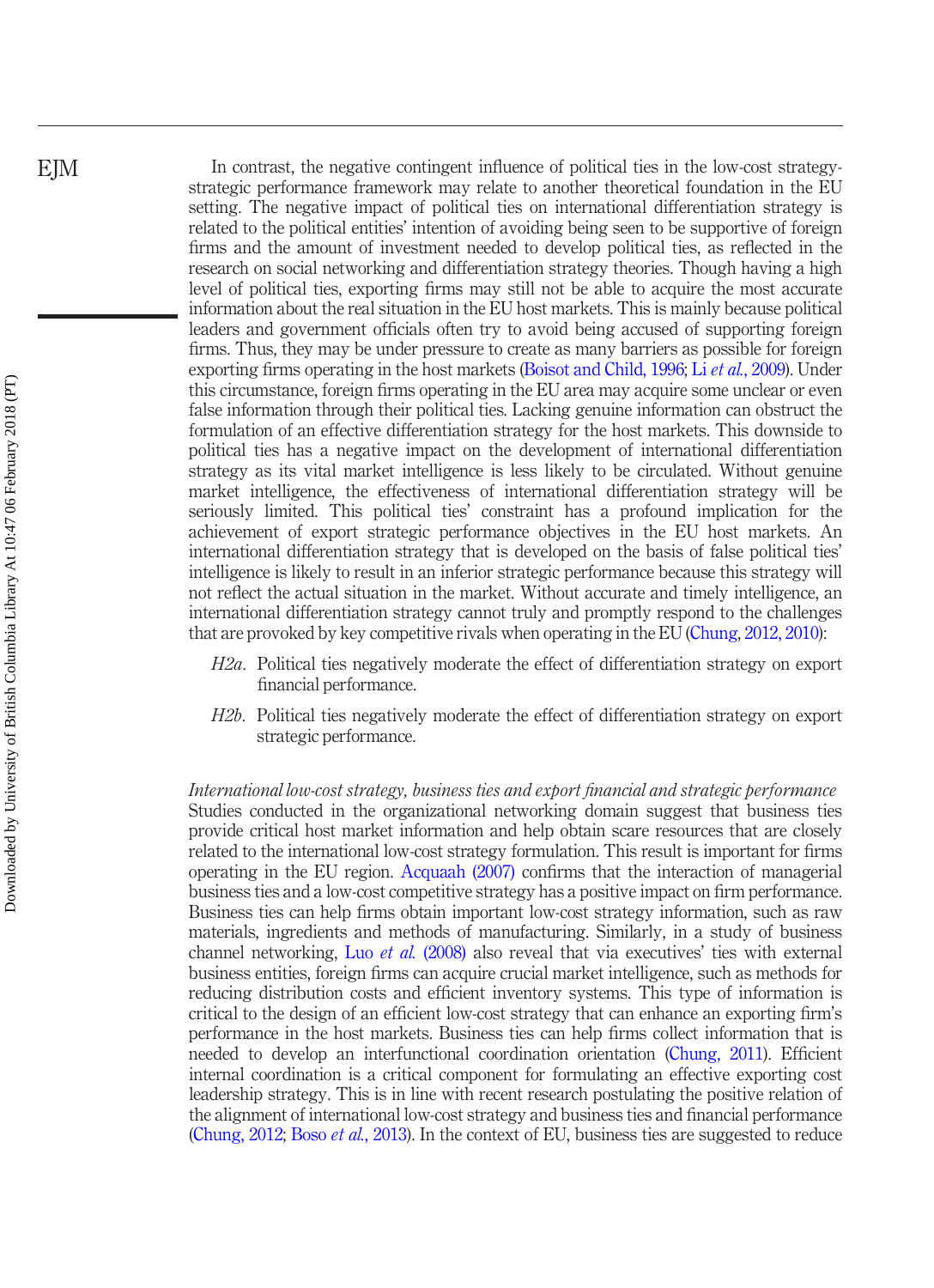the investment of exporting firms when formulating their low-cost strategy for a host market. Business ties can help exporting firms search for a cheaper supply for raw materials and assist them in looking for a more efficient production facility and manufacturing procedure. As a result, the interactive effect of international low-cost strategy and business ties is expected to have a positive effect on export financial performance in the EU region.

However, the rationale behind the conjoint effect of low-cost strategy and business ties on strategic performance is different from that of relating to the financial performance. It is reported that with the assistance of business ties, a firm's low-cost strategy may be accepted by key customers more quickly and earlier than such a strategy from their key competitors (Li et al.[, 2009](#page-18-6); [Acquaah, 2007](#page-16-0)). Research on the benefits of organizational networking suggests that a key advantage of business ties is *legitimacy* ([Sheng](#page-19-6) et al., 2011; [Yang](#page-19-3) et al., [2012\)](#page-19-3). An international low-cost strategy is likely to gain a high level of legitimacy when it is introduced by key business network members with a high extent of credibility and a good reputation ([Chung, 2011](#page-17-6)). Via the recommendation of business ties, an exporting firm can be accepted swiftly as a reliable cost leadership supplier in the EU host market ([Chung, 2012\)](#page-17-2). Accordingly, the endorsement from business ties networking in the EU region can help an international low-cost strategy to gain rapid market acceptance, enabling the achievement of key strategic performance objectives, such as awareness creation and the gaining of a foothold in the market:

- H3a. Business ties positively moderate the effect of low-cost strategy on export financial performance.
- H3b. Business ties positively moderate the effect of low-cost strategy on export strategic performance.

International low-cost strategy, political ties and export financial and strategic performance One key disadvantage of using political ties to help in the development of an international low-cost strategy is related to the frequent change in political network members ([Tsang,](#page-19-7) [1998](#page-19-7); [Sheng](#page-19-6) et al., 2011; [Chung, 2011\)](#page-17-6). This key characteristic has implications for the development of an international low-cost strategy and its subsequent influence on export financial performance when conducting business in the EU region. Once an exporting firm habitually relies on its key political contacts to seek the information and resources that are needed in the development of its low-cost strategy, the firm's low-cost leadership development process may be jeopardized when the key contacts in the political networking lose their original position. Losing a key political contact entails that exporting firms will no longer have sufficient information and resources to develop their international low-cost strategy. As political ties are often person-specific and not transferable [\(Yeung and Tung, 1996\)](#page-19-10), it is difficult for exporting firms to locate another political associate in the network once the original contact is lost. Consequently, the interruption from losing key political contacts in the EU region has a severe impact on the export financial performance because the aggregated investment and commitment on low-cost production equipment and materials may not continue to be recovered in the future [\(Chung, 2010](#page-17-9)).

The reliance on key political contacts for assisting the development of international lowcost strategy may have another disadvantage. Relying too much on political contacts for intelligence and resources may reduce the exporting firms' motivation to establish their own low-cost capability [\(Li, 2005](#page-18-13)). Research indicates that an exporting firm's incentive to pursue its own cost-related advantage, such as improving production and marketing efficiency,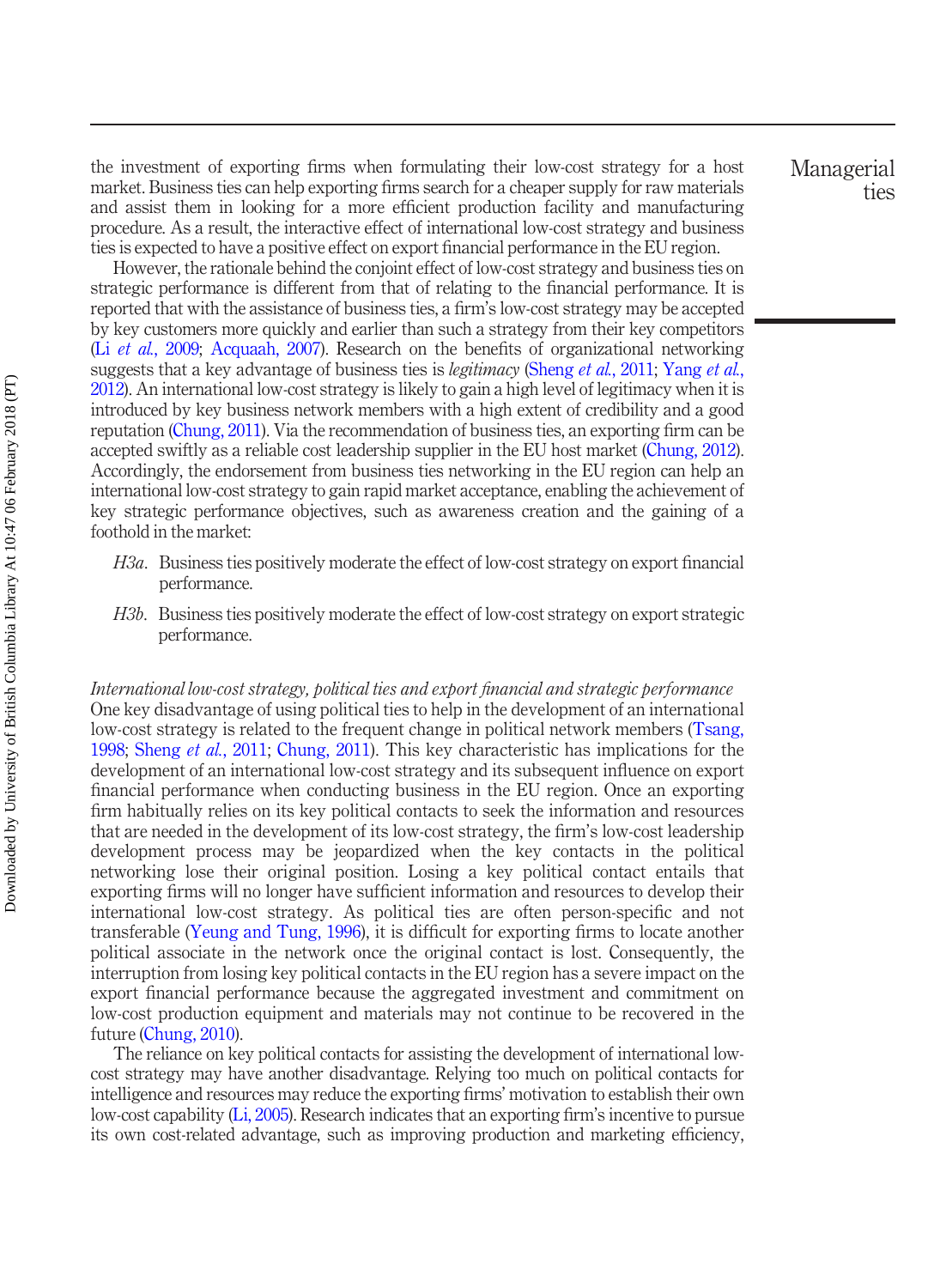may be reduced when it relies on favorable treatment from the host government (Luo *[et al.](#page-18-12)*, [2008](#page-18-12); [Chung, 2011\)](#page-17-6). In the EU, lacking commitment and motivation to develop firms' own know-how and technology will seriously hinder the development of an effective international low-cost strategy. An insufficient investment will significantly compromise exporting firms' cost advantage positioning in the highly competitive EU markets and lead to unsatisfactory financial performance achievement in the EU markets (Li *et al.*[, 2009](#page-18-6); [Cavusgil and Zou, 1994](#page-17-4); [Lages](#page-18-14) et al., 2008).

Nevertheless, the dark side of political ties influences the effect of low-cost strategy on strategic performance from a different perspective. A negative effect of political ties is the lack of a common mechanism for long-term cooperation among political networking members (Gu *et al.*[, 2008](#page-17-5); [Sheng](#page-19-6) *et al.*, 2011). Cross-party tensions and conflicts in the political networking are likely to bring some negative effects to the outcome of the cooperation venture (Fang et al.[, 2011\)](#page-17-11). [Sheng](#page-19-6) et al. (2011) argue that members in the political ties network often have differing interest agendas, and it is difficult to have long-term cooperation within political networks. The government officials' primary interest is focused on developing their political career, while firms in the business communities seek to secure a desirable economic return. Lacking a long-term commitment from network members, it would be difficult for exporting firms in the EU region to use their political ties to enhance the continuous development of their international low-cost strategy. To maintain their strategic cost leadership positioning in the host market, exporting firms would need to keep an ongoing commitment to this strategy's development so that their products are kept away from the competition of key rivals ([Zou and Cavusgil, 2002\)](#page-19-5). As a result, lacking a common operational goal prohibits exporting firms operating in the EU region from using their political network to develop such a sustainable and competitive low-cost strategy that can help to achieve their export strategic operational objectives (e.g. responses to competitive pressure).

Moreover, a shortage of mutual compatibility among political network members may influence the effectiveness of international low-cost strategy on export strategic performance in the EU markets (Li et al.[, 2009;](#page-18-6) [Sheng](#page-19-6) et al., 2011; [Chung, 2012](#page-17-2)). For instance, exporting firms often intend to adopt market-oriented and efficiency-based strategies that can address the needs of local customers and sidestep competition ([Li](#page-18-6) et al.[, 2009](#page-18-6); [Chung, 2012\)](#page-17-2). Yet, this strategy preference may be compromised once firms have heavily sought political ties for assistance because political entities often list their own political career development and other political purposes (e.g. less reliance on foreign imports) more highly than what is really needed in the host market. The incompatibility of the different mindset between parties is likely to disrupt exporting firms' efforts of pursuing cost leadership positioning in the host market ([Shleifer and Vishny, 1998;](#page-19-11) [Chung, 2012](#page-17-2)). Without a mutual mindset in the political networking, the design of an international low-cost strategy cannot be effective as it will not truly reflect the actual needs of local EU customers. An ineffective low-cost strategy will not help exporting firms in the EU region attain key strategic performance goals such as firm and product awareness creation and expansion into other industrial sectors or markets ([Chung, 2012;](#page-17-2) Zou et al.[, 1998\)](#page-19-4):

- H4a. Political ties negatively moderate the effect of low-cost strategy on export financial performance.
- H4b. Political ties negatively moderate the effect of low-cost strategy on export strategic performance.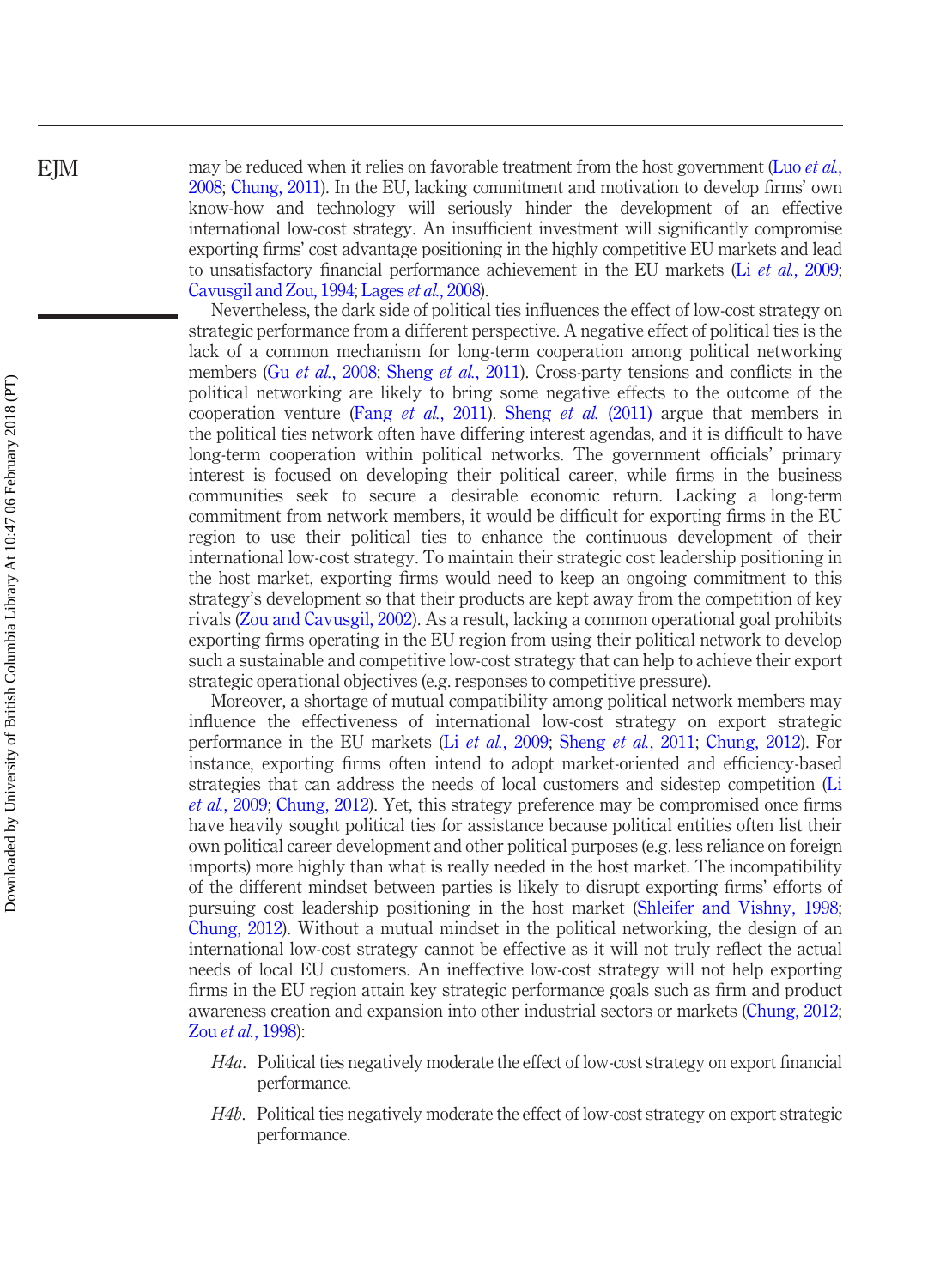#### Research methodology

The postal survey method was adopted to collect the primary research data. A sampling frame of 380 New Zealand firms exporting to the EU region was selected from Kompass and Dun & Bradstreet's business databases. Most of the exporting firms operating in the EU region were listed in these commercial databases. The survey was completed by the executives who were in charge of their firms' exporting business in the EU markets with regard to their most important product in their most important EU host markets. This product-market (i.e. export market venture) practice is widely adopted by research on exporting sectors [\(Cavusgil and Zou, 1994;](#page-17-4) [Morgan](#page-18-8) *et al.*, 2004). A total of 114 firms completed the questionnaires, yielding a response rate of around 30 per cent. The study utilized the wave response technique to explore its research non-response bias [\(Armstrong](#page-17-12) [and Overton, 1977](#page-17-12)), with no significant differences detected between earlier and late respondent firms in key variables such as export performance, international competitive strategy, MTs, industry and international business experience. The wave response testing technique confirms that this study is free from the non-response bias issue [\(Knight and](#page-18-0) [Cavusgil, 2005](#page-18-0)). Moreover, we performed a comparative analysis between our respondents and the non-respondent firms in firm size and international business experience (number of countries operating) variables. To do this, we randomly selected 150 non-respondent firms in the sampling frame and compared their firm size and international business experience with that of our respondents. Our results on both variables showed a non-significant difference between these two groups (firm size: 333 vs 384; international business experience: 15 vs 17). This analysis also supports that our research is free from the non-response bias issue.

This study adopted a number of practices suggested by recent research to reduce the impact of the common bias issue [\(Podsakoff](#page-19-12) et al., 2003; [Acquaah, 2007\)](#page-16-0). First, we adopted the mark variable (MV) technique as suggested by [Lindell and Whitney \(2001\).](#page-18-15) We followed the guidance that is published in the MTs literature ([Sheng](#page-19-6) *et al.*, 2011) (i.e. selecting the lowest positive correlation between the MV and other variables to adjust the construct correlations and significance level). Our chosen MV is the *technology development intensity*  $(1 = low intensity; 7 = high intensity)$ , which we adapted from a recent study on channel relationship and export performance (Yang *et al.*[, 2012\)](#page-19-3). This variable is suggested to be theoretically unrelated to at least one of the scales in the analysis. As shown in [Table II](#page-12-0), the adding of the MV does not alter the exiting correlation values or their significance levels. To be more robust, we also used another MV (*publicity and public relations*) and repeated the same analysis process. This extra MV's results were very similar to those related to the technology development of MV variable (for reasons of duplication, this result is not listed in the table). Our MV analyses suggest that the common method bias is unlikely to exist in our study.

Second, we adopted the [Harman](#page-17-13)'s (1967) one factor method to explore the common method bias issue by entering all dependent and independent variables simultaneously. The results showed that among the ten factors formulated, the first factor only occupies 28 per cent of the total variance. This result suggests that this study is free from the common method bias issue.

Third, participants were guaranteed that this study is free from any ethical issues, as no individual's identity will be revealed anywhere in the report ([Podsakoff](#page-19-12) *et al.*, 2003). This study also adopted the measurements widely validated by previous empirical research [\(Peng and Luo, 2000;](#page-18-7) Li et al.[, 2009\)](#page-18-6). Last, we conducted a post hoc interview with selected respondent firms to verify the information that was provided by survey respondents [\(Acquaah, 2007](#page-16-0)). The original information was verified by other key executives of the survey firms and no variations in the information supplied are found.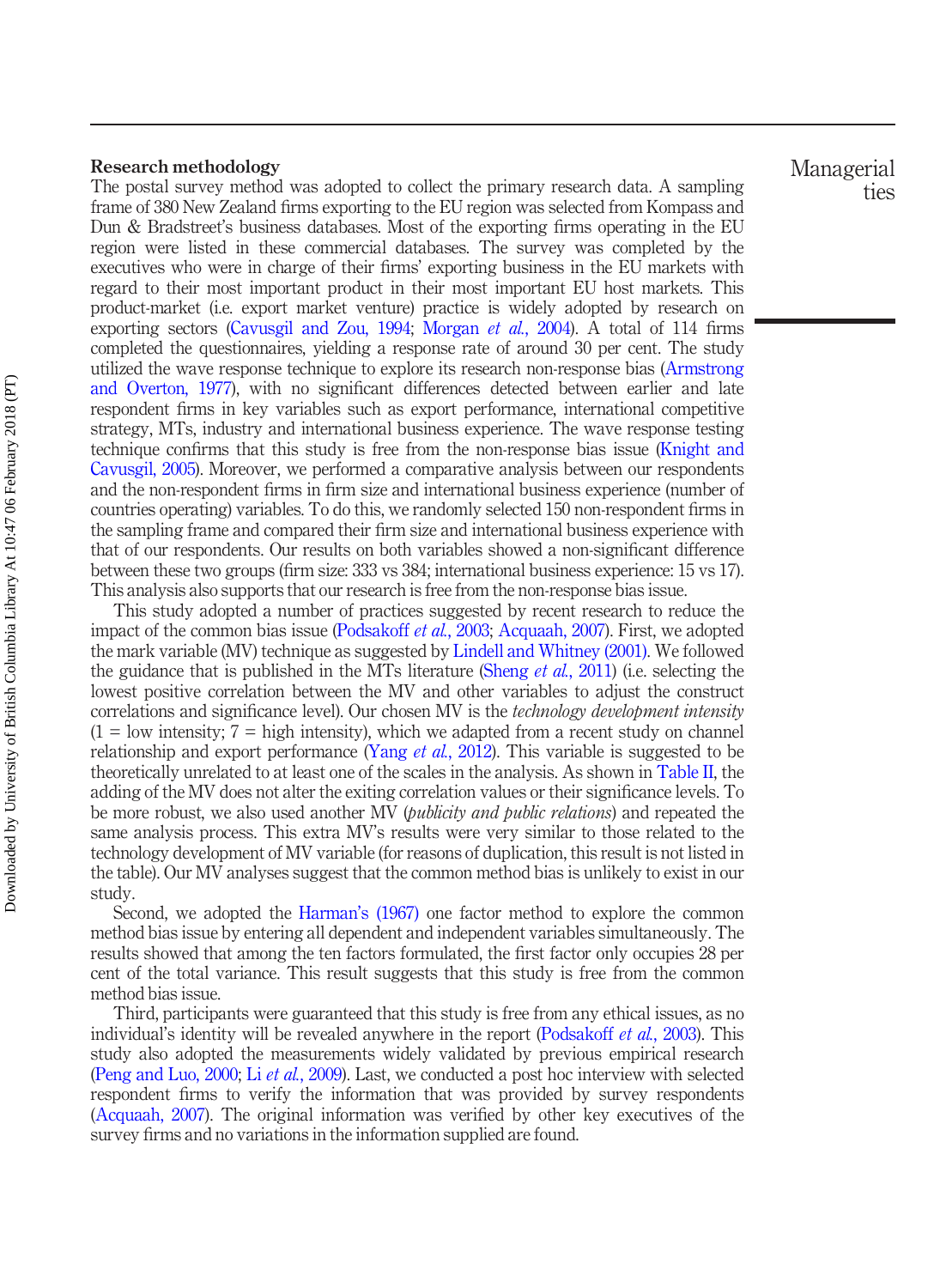#### Measurement EJM

The financial performance is measured by export sales growth in percentages [\(Johnson and](#page-18-16) [Arunthanes, 1995](#page-18-16); Lages et al.[, 2008\)](#page-18-14). Prior research indicates that a firm's financial performance is better measured as an average over a period of time [\(Cavusgil and Zou, 1994;](#page-17-4) [Styles, 1998\)](#page-19-13). This practice can help reduce the effect of cross-year variation and can better represent the true export financial performance value. Thus, [Cavusgil and Zou \(1994\)](#page-17-4) and Styles (1998) estimate their financial performance by using average sales growth over five years, while [Chung \(2010\)](#page-17-9) assesses the sales growth as the average over a three-year period. Following this method, our sales growth is measured by the average sales growth of an export market venture over a three-year period.

A firm also usually initiates a number of strategic objectives for their operations in a foreign host market ([Cavusgil and Zou, 1994](#page-17-4)). Strategic performance denotes a firm's competitive position in relation to its major rivals [\(Zou and Cavusgil, 2002](#page-19-5)). The achievement of a firm's strategic performance is an indication of the extent of strategic competitiveness and positioning in the host market. A high strategic performance achievement facilitates the introduction of new products and brands to the host market. Our strategic performance measurement incorporates gaining a foothold in the market, increased awareness of product/firm and the response to competitive pressure ([Cavusgil and](#page-17-4) [Zou, 1994](#page-17-4); [Styles, 1998](#page-19-13); [Chung, 2012\)](#page-17-2). Though some researchers critique the appropriateness of these items (e.g. formative vs reflective; [Cadogan and Lee, 2013](#page-17-14)) and others suggest that strategic performance should be in terms of the effectiveness of marketing strategies (distribution, promotion and pricing; Yang et al.[, 2012](#page-19-3)), these items are well validated in the empirical research ([Styles, 1998](#page-19-13); [Chung, 2012\)](#page-17-2).

The differentiation strategy is measured by the building of a strong brand name, the offering of superior benefits to customers and the uniqueness of a product/service  $(1 =$ strongly disagree,  $7 =$  strongly agree) (Li *et al.*[, 2009](#page-18-6); [Song and Perry, 1997\)](#page-19-14). Four items are used to measure the low-cost strategy; lower manufacturing costs than rivals, an internal operations system that lowers costs of production, economies of scale enabling achieving a cost advantage and achieving a cost leadership position in the industry in the host market  $(1 =$  strongly disagree,  $7 =$  strongly agree) (Li *et al.*[, 2009;](#page-18-6) [Song and Perry, 1997\)](#page-19-14).

MTs measurements are guided by the practice reported in the social capital and network theory literature [\(Peng and Luo, 2000](#page-18-7); [Acquaah, 2007](#page-16-0); [Chung, 2012\)](#page-17-2). Though these items are initiated in the context of developing economies such as China ([Sheng](#page-19-6) *et al.*, 2011), these measurements are validated by recent studies on firms exporting to the EU region [\(Chung,](#page-17-2) [2012](#page-17-2)). Business ties are estimated by executives' connections and ties with managers in the buyer, supplier, distribution, competitor and some other key firms in the industry in the host market  $(1 = \text{very little}, 7 = \text{very extensive})$ . Political ties are determined by executives' ties with political leaders at various levels of the government, officials in various industrial bureaus and officials in regulatory and supporting organizations, such as tax bureaus, banks and commercial administration bureaus, in the host market  $(1 = \text{very little}, 7 = \text{very}$ extensive) [\(Chung, 2012\)](#page-17-2).

Firm size, industry sector, international business experience and export market environmental forces are initially included as control variables. However, to meet the parameter-to-observation ratio requirement, the former two variables are not included in the final models because of their insignificant effects in the models, as shown in the Findings section. Firm size is determined by the number of full-time employees (by logarithm), and international business experience is measured by the number of countries operated in. Industry sector is measured by product vs service  $(1 = \text{product}, 0 = \text{service})$  (Li *et al.*[, 2009\)](#page-18-6). Export market environmental forces are measured by contrasting the extent of difference in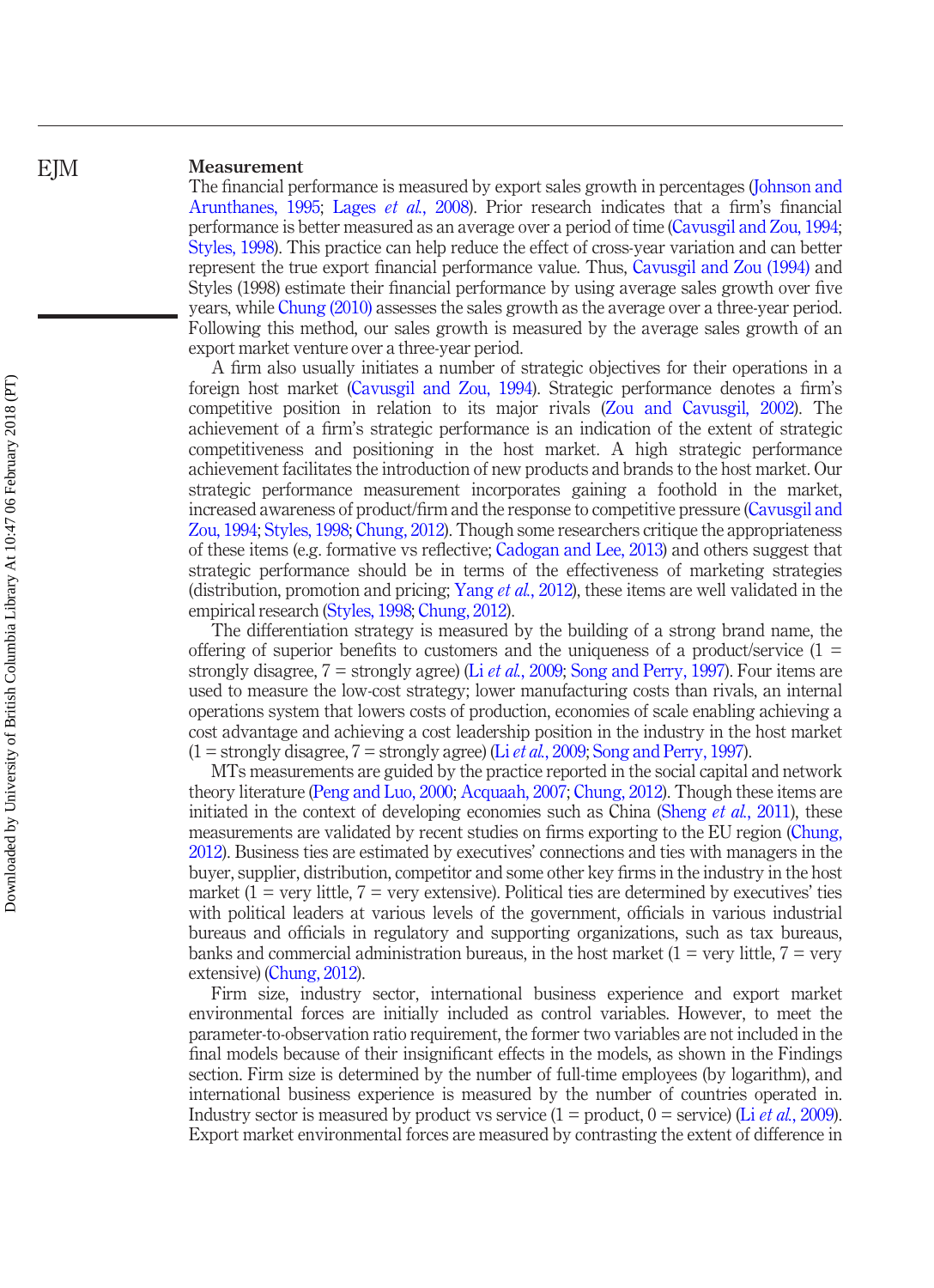the external environments (infrastructure and competition) between the home and host markets (1 = very different, 7 = very similar) [\(Katsikeas](#page-18-17) *et al.*, 2006; O'[Cass and Julian, 2003](#page-18-18); Lages et al.[, 2008\)](#page-18-14). Details concerning the research measurements and their associated constructs are listed in [Table I](#page-11-0).

Managerial ties

#### Reliability, validity and statistical analysis method

The research construct reliability and validity is evaluated using confirmatory factor analysis (CFA) and reliability assessment procedures recommended by Hair et al. [\(2010\)](#page-17-15) and prior research ([Aulakh](#page-17-0) et al., 2000). Our results showed that all reliability indices measured by Cronbach's alpha are greater than 0.63, all factor loadings are greater than 0.65 and eigenvalues are greater than 1. These results indicate that the chosen factor items are properly matched to their designated constructs.

We have also utilized the partial least square SEM methods to evaluate the constructs' discriminant validity [\(Chin, 2010;](#page-17-16) [Julien and Ramangalahy, 2003\)](#page-18-3) due to a smaller sample size. The estimated composite reliability and average variance extracted (AVE) values of all constructs are greater than 0.7 and 0.5, respectively, suggesting high discriminant validity

<span id="page-11-0"></span>

|                                                                                                                                                                                                                                                                                                                                                        | Loadings                     |                    |
|--------------------------------------------------------------------------------------------------------------------------------------------------------------------------------------------------------------------------------------------------------------------------------------------------------------------------------------------------------|------------------------------|--------------------|
| Strategic performance (1 = not achieved at all; 7 = completely achieved) ( $\alpha$ = 0.90, variance<br>explained = $84\%$ , eigenvalue = 2.51)                                                                                                                                                                                                        |                              |                    |
| Gain a foothold in the market                                                                                                                                                                                                                                                                                                                          | 0.85                         |                    |
| Increase product/firm awareness                                                                                                                                                                                                                                                                                                                        | 0.94                         |                    |
| Respond to competitive pressure                                                                                                                                                                                                                                                                                                                        | 0.90                         |                    |
| Expansion to other markets<br>Financial Performance                                                                                                                                                                                                                                                                                                    | 0.82                         |                    |
| Sales growth $(\% )$                                                                                                                                                                                                                                                                                                                                   | 1.00                         |                    |
| International differentiation strategy (1 = strongly disagree; 7 = strongly agree) ( $\alpha$ = 0.63, variance<br>explained = $58\%$ , eigenvalue = 1.73)                                                                                                                                                                                              |                              |                    |
| Build a strong brand name                                                                                                                                                                                                                                                                                                                              | 0.66                         |                    |
| Offering superior benefits                                                                                                                                                                                                                                                                                                                             | 0.87                         |                    |
| Product/service uniqueness                                                                                                                                                                                                                                                                                                                             | 0.77                         |                    |
| International low-cost strategy (1 = strongly disagree; 7 = strongly agree) ( $\alpha$ = 0.83, variance<br>explained = $66\%$ , eigenvalue = 2.64)<br>Lower manufacturing costs than rivals<br>International operation system lowers cost of product<br>Economies of scale enables achieving of cost advantage<br>Achieving a cost leadership position | 0.85<br>0.83<br>0.89<br>0.67 |                    |
| Business ties (1 = very little; 7 = very extensive) ( $\alpha$ = 0.86, variance explained = 65%,<br>$eigenvalue = 3.25$                                                                                                                                                                                                                                |                              |                    |
| Managers at buyer firms                                                                                                                                                                                                                                                                                                                                | 0.79                         |                    |
| Managers at supplier firms                                                                                                                                                                                                                                                                                                                             | 0.90                         |                    |
| Managers at distributor firms                                                                                                                                                                                                                                                                                                                          | 0.70                         |                    |
| Managers at competitor firms                                                                                                                                                                                                                                                                                                                           | 0.85                         |                    |
| Managers of other key firms                                                                                                                                                                                                                                                                                                                            | 0.77                         |                    |
| Political ties (1 = very little; 7 = very extensive) ( $\alpha$ = 0.81, variance explained = 72%,<br>eigenvalue = $2.16$ )                                                                                                                                                                                                                             |                              | Table I.           |
| Political leaders in various levels of governments                                                                                                                                                                                                                                                                                                     | 0.80                         | Measurement items  |
| Officials in various industrial bureaus                                                                                                                                                                                                                                                                                                                | 0.89                         | and validity       |
| Officials in regulatory and supporting organizations                                                                                                                                                                                                                                                                                                   | 0.86                         | assessment results |
|                                                                                                                                                                                                                                                                                                                                                        |                              |                    |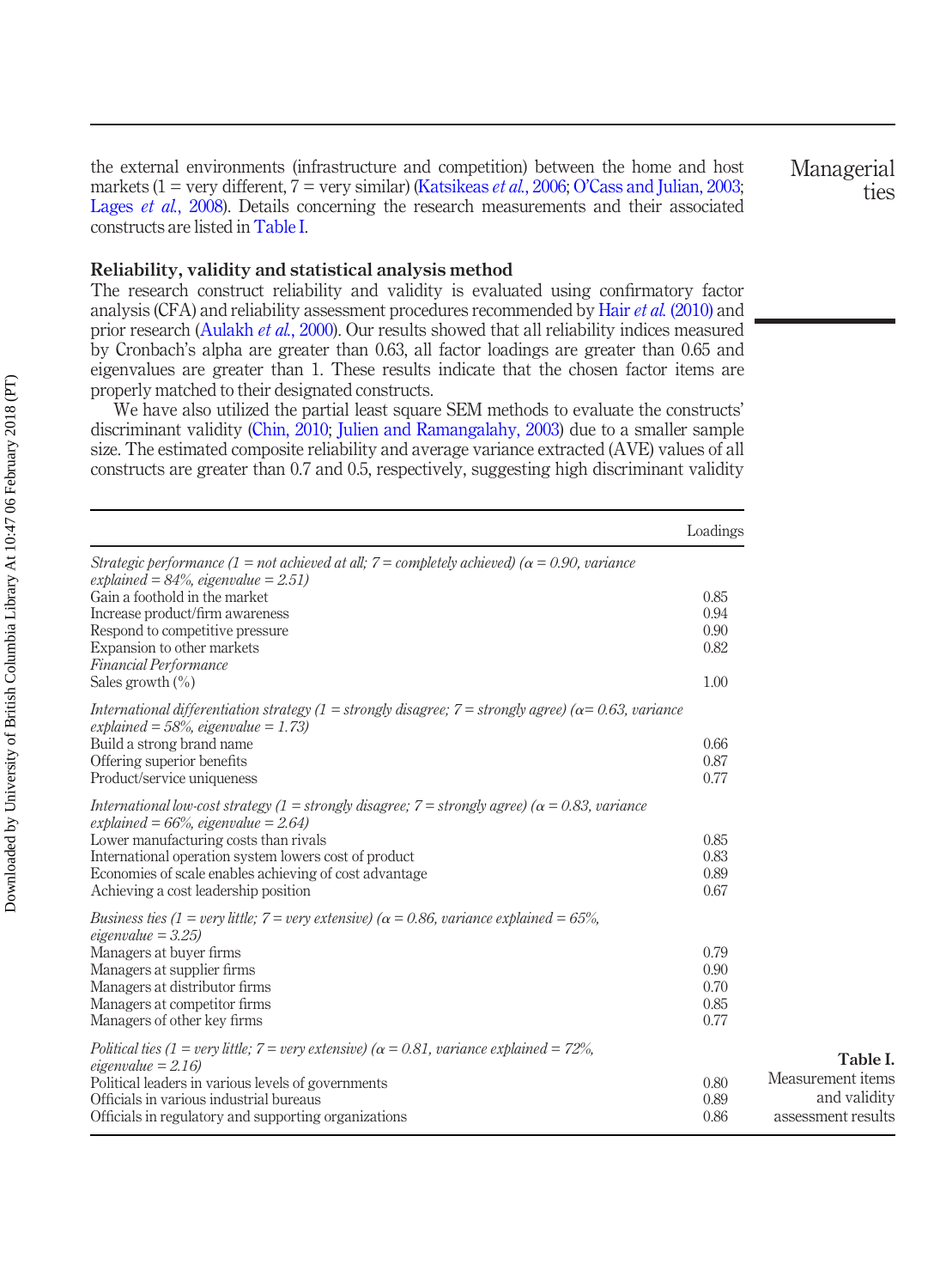among the measures used [\(Fornell and Larker, 1981\)](#page-17-17). The value of the root square of the AVE of each construct is greater than its correlations with any other constructs in the framework. These outcomes indicate that a high discriminant validity exists within the constructs formulated.

We have used AMOS analysis to conduct our goodness of fit statistics. Our model with business ties, political ties, international low-cost strategy, international differentiation strategy and export strategic performance (i.e. those constructs with multiple items measurement) has a desirable goodness of fit in its statistics:  $\chi^2(112) = 153.92$  ( $p = 0.0005$ ),  $CFI = 0.95$ ,  $IFI = 0.95$ ,  $TLI = 0.93$ , RMSEA = 0.06. Our results are in line with those reported in the relevant literature (Li *et al.*[, 2009](#page-18-6); Yang *et al.*[, 2012](#page-19-3))

The correlation coefficient index is listed in [Table II.](#page-12-0) The highest coefficient among the key variables is around 0.5, indicating that this research does not have a multicollinearity issue (Hair *et al.*[, 2010\)](#page-17-15). This study has adopted hierarchical regression analysis as the primary statistical analysis method. The interaction terms are conducted using the mean-center technique that is widely suggested in the literature ([Aiken and West, 1991;](#page-16-1) Li et al.[, 2009](#page-18-6); Sheng et al.[, 2011\)](#page-19-6). The variance inflation factor (VIF) values of the models established in the regression analysis are also significantly lower than the suggested cut-off values (10.0) (our highest VIF is 3.70). These results indicate that the models formulated in the study have no multicollinearity issue (Hair *et al.*[, 2010](#page-17-15); Li *et al.*[, 2009](#page-18-6)).

#### Findings

The average size of the respondent firms is around 384 employees. The average number of countries operated in is 17 and the average duration of operation in the host country is 10 years. The most important EU host countries include the UK, Germany, Spain, France, Italy, Ireland, The Netherlands, Switzerland, Finland and Portugal. The sample firms were operating in several industrial sectors, including electronic, communication, equipment, components, food, marine, wood, sporting, software, education and tourism. Around 70

| Variables                       |          | $\overline{2}$ | 3         | 4         | 5         | 6         | 7         | 8         |
|---------------------------------|----------|----------------|-----------|-----------|-----------|-----------|-----------|-----------|
| Financial performance           |          | 0.053          | $0.227*$  | $0.420**$ | $-0.156$  | $-0.121$  | $-0.128$  | 0.012     |
| Strategic performance           | 0.062    |                | $0.370**$ | 0.122     | $0.241*$  | $0.258*$  | $0.377**$ | $-0.026$  |
| Business ties                   | $0.235*$ | $0.376**$      |           | $0.540**$ | 0.096     | 0.168     | $-0.020$  | $-0.190$  |
| Political ties                  | $0.426*$ | 0.131          | $0.545**$ |           | 0.142     | 0.077     | $-0.079$  | $-0.147$  |
| International                   |          |                |           |           |           |           |           |           |
| differentiation strategy        | $-0.144$ | $0.249*$       | 0.105     | 0.151     |           | $0.263**$ | $-0.06$   | $-0.271*$ |
| International low-cost          |          |                |           |           |           |           |           |           |
| strategy                        | $-0.110$ | $0.265*$       | 0.176     | 0.086     | $0.270**$ |           | $0.314**$ | $-0.229$  |
| International business          | $-0.117$ | $0.384**$      | $-0.010$  | $-0.069$  | $-0.057$  | $0.321**$ |           | 0.134     |
| Export market                   |          |                |           |           |           |           |           |           |
| environmental forces            | 0.022    | $-0.016$       | $-0.179$  | $-0.136$  | $-0.259*$ | $-0.217$  | 0.143     |           |
| Technology                      |          |                |           |           |           |           |           |           |
| development $(MV)$ <sup>+</sup> | 0.154    | $-0.078$       | 0.131     | $0.237*$  | 0.214     | 0.017     | 0.010     | $-0.122$  |
|                                 |          |                |           |           |           |           |           |           |

<span id="page-12-0"></span>Notes: Following the suggestion of [Lindell and Whitney \(2001\),](#page-18-15) our zero-order correlations are displayed below the diagonal and adjusted; correlations for potential common method variance are listed above the diagonal. +:We have conducted another round of the common method bias analysis using another MV (public relation and publicity)  $(1 = \text{very different}; 7 = \text{very similar});$  and the results are highly consistent with those obtained using the "technology development" MV;  $^*p < 0.05$ ;  $^{**}p < 0.01$ 

Table II. Correlation coefficient matrix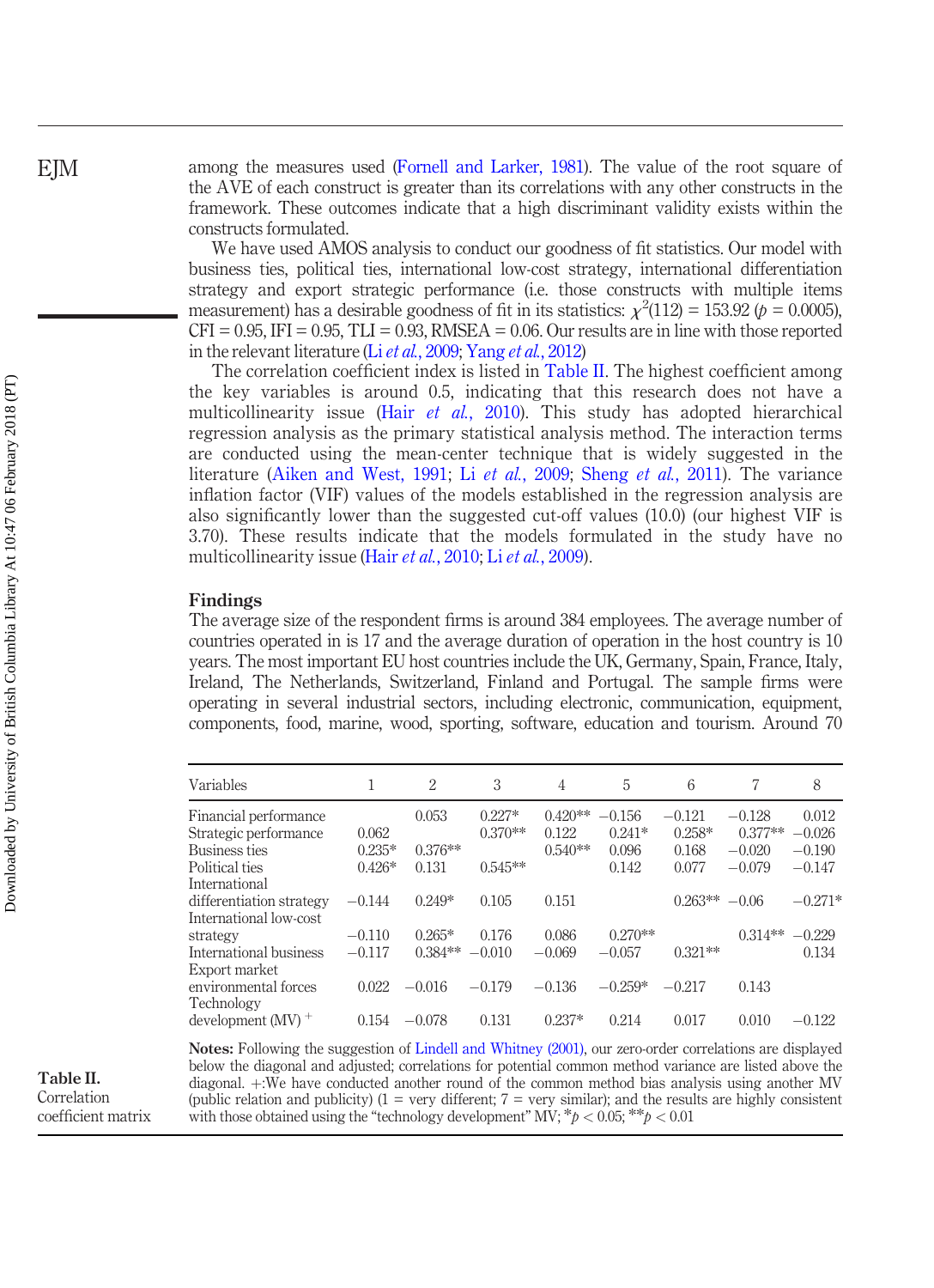per cent of respondents were operating in the product sector and 30 per cent of them were operating in the service sector.

As shown in [Table III,](#page-13-0) the interaction of international differentiation strategy and business ties is suggested to have no significant effect on export financial performance  $(\beta = 0.223, \ p > 0.1)$ . This result suggests that H1a is not confirmed. The integrative effect of international differentiation strategy and business ties is positively related to export strategic performance ( $\beta = 0.289$ ,  $p < 0.05$ ). This finding lends support to H1b. The aligned effect of international differentiation strategy and political ties is significantly and negatively related to export financial performance ( $\beta = -0.568$ ,  $\beta$  < 0.01). This result suggests that  $H2a$  is supported. Nevertheless, the interactive effect of international differentiation strategy and political ties is not significantly associated with strategic export performance ( $\beta = -0.131$ ,  $\rho > 0.1$ ). This result indicates that H2b is not confirmed. The alignment between international low-cost strategy and business ties is indicated to be significantly and positively related to the export financial performance ( $\beta = 0.333$ ,  $p < 0.05$ ). This outcome indicates that H3a is also supported. The interactive effect of international low-cost strategy and business ties is confirmed to be significantly, but negatively, related to strategic export performance ( $\beta = -0.488$ ,  $p < 0.05$ ). Thus, H3b is refuted because this interactive effect is significant, but its proposed direction needs to be revised ([Cavusgil and Zou, 1994;](#page-17-4) [Chung, 2011\)](#page-17-6).

The integration of international low-cost strategy and political ties is suggested to have a negative and significant influence on export financial performance ( $\beta = -0.389$ ,  $p < 0.05$ ).

|                                                  | Financial performance<br>Main effect-beta Full model-beta Main effect-beta Full model-beta |             | Strategic performance                                                       |            |
|--------------------------------------------------|--------------------------------------------------------------------------------------------|-------------|-----------------------------------------------------------------------------|------------|
| Independent variables                            | (Model 1)                                                                                  | (Model 2)   | (Model 1)                                                                   | (Model 2)  |
| $Control\ variables+$                            |                                                                                            |             |                                                                             |            |
| International business                           | $-0.062$                                                                                   | $-0.068$    | $0.334***$                                                                  | $0.321***$ |
| Export market environmental forces               | 0.036                                                                                      | 0.048       | 0.095                                                                       | $0.261**$  |
| Main variables                                   |                                                                                            |             |                                                                             |            |
| Business ties                                    | 0.005                                                                                      | 0.016       | $0.296**$                                                                   | 0.209      |
| Political ties                                   | $0.387**$                                                                                  | 0.145       | $-0.085$                                                                    | $-0.108$   |
| International differentiation strategy           | $-0.179$                                                                                   | $-0.133$    | 0.148                                                                       | 0.176      |
| International low-cost strategy                  | $-0.078$                                                                                   | 0.005       | 0.159                                                                       | 0.163      |
| International differentiation strategy $\times$  |                                                                                            |             |                                                                             |            |
| business ties $(H1a, b)$                         |                                                                                            | 0.223       |                                                                             | $0.289**$  |
| International differentiation $\times$ political |                                                                                            |             |                                                                             |            |
| ties $(H2a, b)$                                  |                                                                                            | $-0.568***$ |                                                                             | $-0.131$   |
| International low-cost strategy $\times$         |                                                                                            |             |                                                                             |            |
| business ties $(H3a, b)$                         |                                                                                            | $0.333**$   |                                                                             | $-0.448**$ |
| International low-cost strategy $\times$         |                                                                                            |             |                                                                             |            |
| political ties $(H4a, b)$                        |                                                                                            | $-0.389**$  |                                                                             | 0.066      |
| $F$ value                                        | $2.502**$                                                                                  | 4.995***    | 4.308***                                                                    | $4.013***$ |
| $R2$ value                                       |                                                                                            |             | $0.221 (p < 0.01)$ $0.505 (p < 0.01)$ $0.291 (p < 0.01)$ $0.405 (p < 0.05)$ |            |
| Adjusted R2 value                                | 0.133                                                                                      | 0.404       | 0.223                                                                       | 0.304      |
| $\Delta R2$ value                                |                                                                                            | 0.284       |                                                                             | 0.114      |

Notes:  $+$ : Initially, we have also included firm size and industry as our control variables. These two variables are not significant in all models, and the inclusion of these two control variables does not increase all hypotheses outcomes. They are not included in the models to meet the parameter-to-observation ratio;  $*_{p}$  < 0.1;  $*_{p}$  < 0.05;  $*_{p}$  < 0.01

<span id="page-13-0"></span>Table III. Statistical analysis results – whole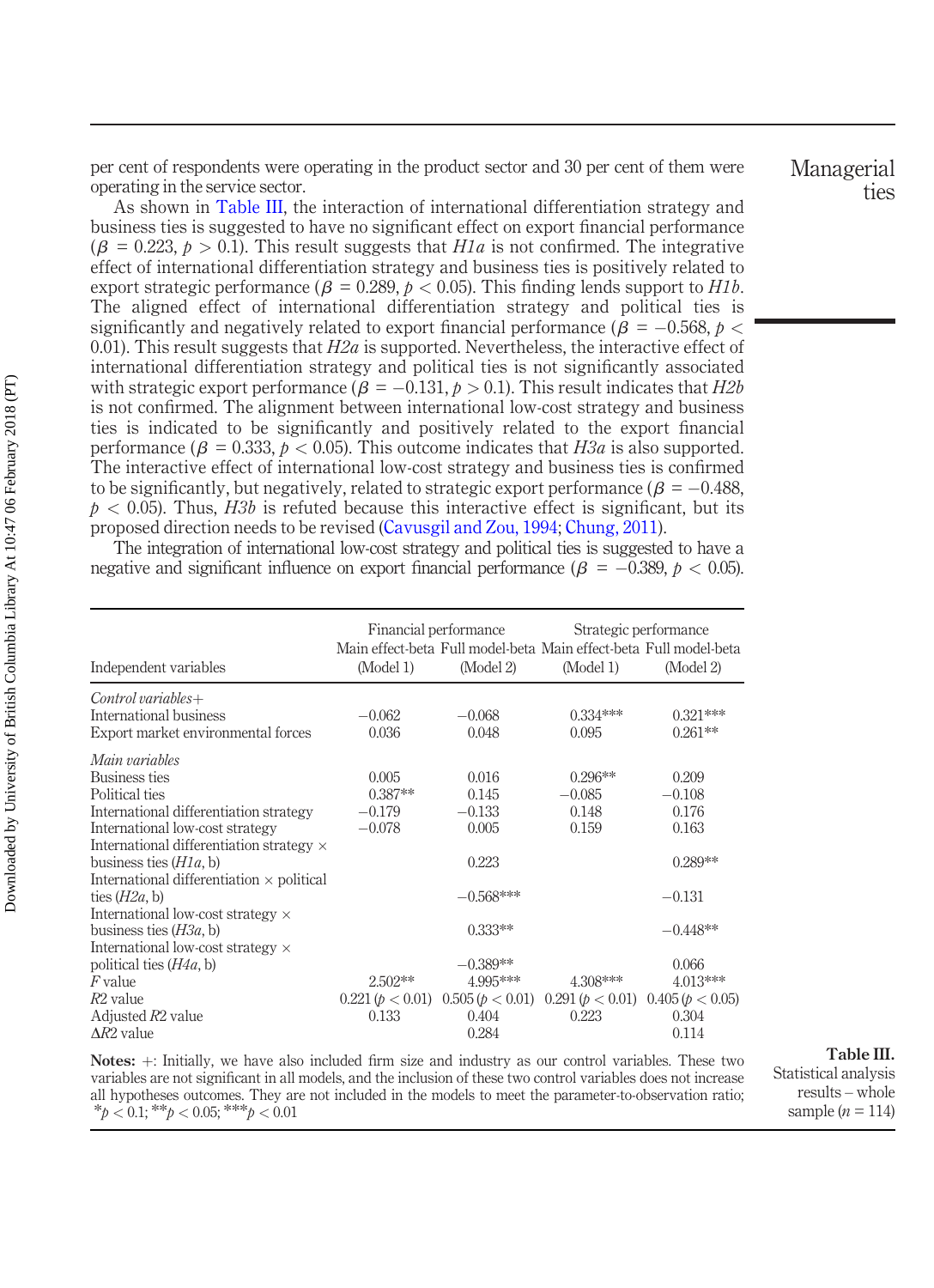#### EJM

This finding suggests that H4a is supported. The interactive effect of international low-cost strategy and political ties is revealed to have no significant effect on strategic export performance ( $\beta = 0.066$ ,  $p > 0.1$ ), indicating that H4b is not supported.

#### Robustness testing

To ensure that our results are robust, we conducted an additional round of regression robustness analysis. In the robustness analysis, we have randomly selected a sub-sample  $(n = 80)$ . The results of the robustness testing are consistent with the overall sample size results. With the hypotheses examined, the results concerning  $H1b$ ,  $H2a$ ,  $H3a$ ,  $H3b$  and H4a are significant and supported (not listed because of the content length limit). Thus, the robustness results demonstrate that the models established in our study are reliable and consistent (Hair et al.[, 2010](#page-17-15)).

#### **Discussion**

#### Research implications and directions for future research

Our study's findings add a new contingent theoretical framework to the existing international competitive strategy and export performance literature [\(Zeithaml](#page-19-2) et al., 1988; [Chung](#page-17-1) et al., 2012). This new insight advances those studies that only explore the direct effect of international competitive strategy on export performance ([Namiki, 1988](#page-18-4); [Aulakh](#page-17-0) et al.[, 2000](#page-17-0); [Julien and Ramangalahy, 2003;](#page-18-3) [Knight and Cavusgil, 2005](#page-18-0); [Murray](#page-18-5) et al., 2011). Our research reveals that business and political ties can both act as valuable contingent variables in the international competitive strategy-export performance framework when the direct effect of international competitive strategy on export performance is absent [\(Zeithaml](#page-19-2) et al.[, 1988](#page-19-2); [Chung](#page-17-1) et al., 2012). Our new theoretical conceptualization provides guidance on when and how these ties enhance (or dampen) the effect of international differentiation/lowcost strategy on export financial and strategic performance [\(Cavusgil and Zou, 1994;](#page-17-4) [Morgan](#page-18-8) et al., 2004; [Knight and Cavusgil, 2005;](#page-18-0) Yang et al.[, 2012\)](#page-19-3).

Our study is among early attempts to reveal the functions of political ties from a developed region perspective ([Chung, 2012](#page-17-2); Boso *et al.*[, 2013](#page-17-7)). Our results on political ties advance the theoretical conceptualization that is developed in the emerging market region (e.g. China) (Gu et al.[, 2008](#page-17-5); Li et al.[, 2009;](#page-18-6) [Sheng](#page-19-6) et al., 2011). This advancement suggests that political ties' effects and their underpinned theoretical foundations (e.g. high resources requirement, lacking genuine information and common mechanism and frequent change of key political contacts) are conclusive across developed and developing regions. As a result, future research could focus on uncovering the dark side effect of political ties in the differentiation/low-cost strategy-financial performance investigation, regardless of whether their target market is located in an emerging or developed region and whether it is operating domestically or internationally (Gu et al.[, 2008;](#page-17-5) Li et al.[, 2009;](#page-18-6) [Chung, 2012](#page-17-2)).

Similarly, our study also uncovers a positive effect concerning business ties' effects on the international low-cost strategy-export financial performance dyad. This finding progresses the results that have been uncovered in emerging markets [\(Acquaah, 2007](#page-16-0); [Li](#page-18-6) et al.[, 2009\)](#page-18-6). It is confirmed that the interactive effect of a low-cost strategy and business ties on financial performance can be generalized across developed and developing, and across domestic and international, operations (Li *et al.*[, 2009;](#page-18-6) [Park and Luo, 2001](#page-18-9)). Therefore, it is possible for future research to conduct a comparative research on firms operating in both developing and develop regions by using the same research conceptualization consisting of business ties, low-cost strategy and financial performance.

Nevertheless, our study is among an early group to reveal the negative and positive effects of international differentiation/low-cost strategy and business ties on strategic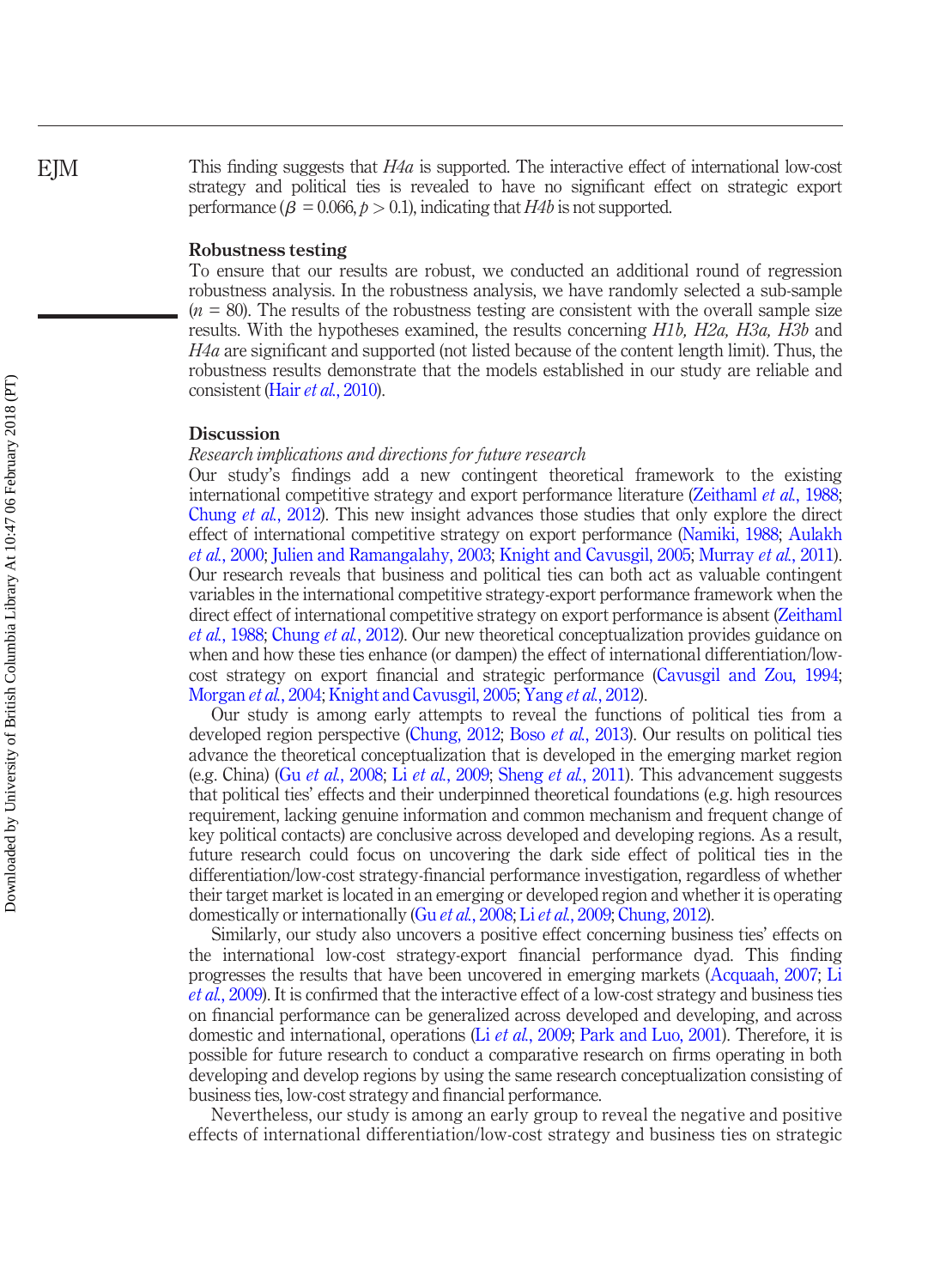performance. These findings suggest that future research should explore the dark and bright side effects of business ties in their investigation on these ties' contingent role in the competitive strategy-strategic performance framework. Because prior investigators have not focused on strategic performance in this conceptualization (Li *et al.*[, 2009](#page-18-6); [Acquaah, 2007\)](#page-16-0), our findings advance existing theoretical foundations by suggesting that future research should include this performance in their research scope. When exploring the competitive strategy-performance framework, it is important for future research to consider business ties' negative and positive contingent effects in the new conceptualization on a diverse set of context (developing vs developed regions and domestic vs international operations) [\(Li and Li, 2008](#page-18-1); Li et al.[, 2008](#page-18-19), [2009\)](#page-18-6).

Furthermore, our study represents an early effort in integrating the standardization/ customization concept into the investigation of business/political ties, international competitive strategy and export performance [\(Chung, 2010;](#page-17-9) [Levitt, 1983;](#page-18-20) [Jain, 1989;](#page-17-18) [Lages](#page-18-14) et al.[, 2008\)](#page-18-14). Research provokes a strong correlation between export financial and strategic performance, with some research considering both types of performances as a common construct ([Cavusgil and Zou, 1994;](#page-17-4) [Morgan](#page-18-8) et al., 2004; Yang et al.[, 2012](#page-19-3)). By advancing existing theoretical conceptualization, our results show that the conceptualization, relating to business/political ties, international competitive strategy and export performance, for leading to a desirable (or an inferior) export financial and strategic performance is dramatically different among exporting firms operating in the EU region. This suggests that exporting firms would need to adopt a separated and customized framework for each of their financial and strategic performance objectives because no common framework can be concurrently used for achieving both types of performance. As demonstrated below, this pioneering theoretical implication is important for future research on the business/political ties, international competitive strategy and export financial and strategy performance.

Collectively, though the key benefits such as economies of scale and cost-saving advantages are advocated by international standardization approach scholars ([Levitt, 1983](#page-18-20); [Jain, 1989](#page-17-18); [Lages](#page-18-14) et al., 2008; [Chung, 2010](#page-17-9)), these benefits may not be realized in the research concerning business/political ties. For instance, it is unlikely when a type of external ties is useful for a framework (e.g. international differentiation strategy  $\times$  business ties  $\rightarrow$ strategic performance), the same ties can be transferred to another one (e.g. international differentiation strategy  $\times$  business ties  $\cdot$  financial performance). As demonstrated in our study, there is no overlap in terms of the common alignment effect between external ties and international differentiation/low-cost strategy on export financial and strategic performance. This indicates that business and political ties may have their unique functions in shaping international differentiation and low-cost strategy and their ultimate influence on export financial and strategic performance. In light of our results, future research should consider the concept of the standardization/customization process in their international competitive strategy-MTs-export performance framework formulation (Li *et al.*[, 2009;](#page-18-6) [Sheng](#page-19-6) et al.[, 2011;](#page-19-6) [Chung, 2012;](#page-17-2) Boso et al.[, 2013\)](#page-17-7). Particularly, future research should explore the individual roles of business/political ties in each specific performance scenario (e.g. business/political ties  $\times$  international competitive strategy  $\cdot$  > export financial and strategic performance) before drawing a conclusion on their cross-scenario generalization.

#### Managerial implications

Our results suggest that by adequately matching the type of international competitive strategy and business ties, exporting firms' financial and strategic performance in the host market can be significantly enhanced. It is recommended that executives of exporting firms should devote effort to the business community in the host markets. Business ties in this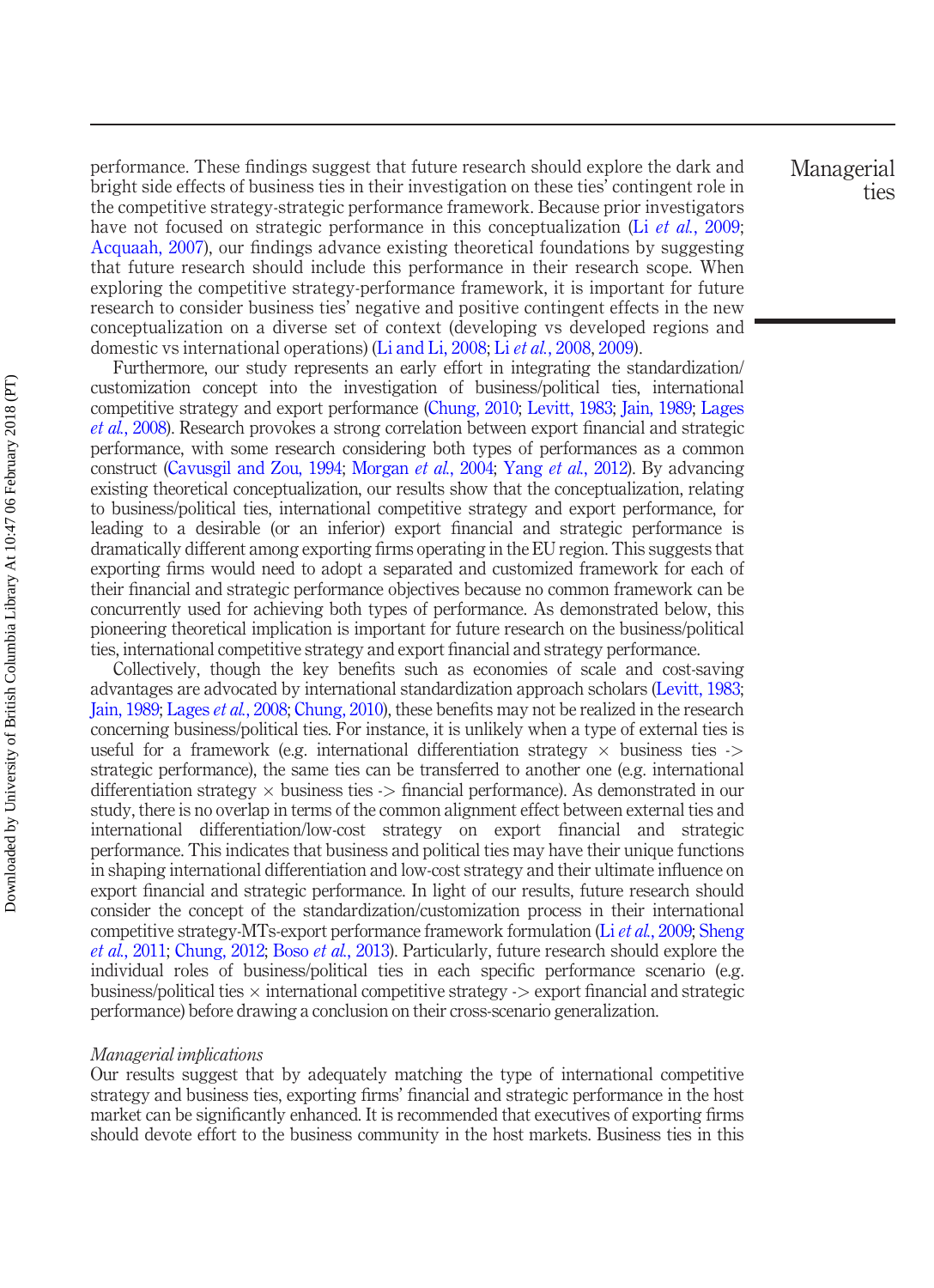network can assist exporting firms in the formulation of international differentiation strategy, whereas this interplay has a significant effect on export strategic performance. Export managers adopting an international low-cost strategy should also develop their business ties because this combination can help firms achieve a higher level of export financial performance in the host market.

It is, however, important for export executives to be fully aware of the negative consequences of the MTs when utilizing their functions in the formulation of international competitive strategies. In particular, political ties are suggested to have a negative effect on the relation between international differentiation/low-cost strategy and export financial performance when operating in the EU region. These results are likely related to the high costs associated with establishing and maintaining these types of ties and the difficulty of achieving full cooperation from political networking ([Chung, 2011](#page-17-6); [Tsang, 1998;](#page-19-7) Gu [et al.](#page-17-5), [2008](#page-17-5); Luo et al.[, 2008](#page-18-12); Li et al.[, 2009](#page-18-6); [Sheng](#page-19-6) et al., 2011). Exporting executives should fully realize that the benefits accomplished through political ties are probably not sufficient to justify their deleterious effect in formulating an international differentiation and low-cost strategy. Equally, export executives need to be careful about the adverse effect of business ties (e.g. leaking key manufacturing and production information to business ties members) when they are aligned with an international low-cost strategy. This alignment is suggested to have a negative influence on export strategic performance.

#### Research limitations

Though it has established a number of new and interesting findings, this research has suffered from several key limitations, including the scope of MTs and the research measures used. Despite this study having explored the functions of two frequently cited MTs (business and political), recent research suggests that other forms of MTs, such as professional and community ties, might also provide a significant effect on the competitive strategy-performance framework [\(Acquaah, 2007](#page-16-0); [Geletkanycz and Hambrick, 1997](#page-17-19)). Thus, it would be worth exploring the function of other types of MTs by using the research settings outlined in this study.

Likewise, the validity of a study's finding is closely related to its sample size (Hair *[et al.](#page-17-15)*, [2010](#page-17-15)). Because of the focus of our study on exporting firms operating in the EU region only, the availability of our sampling frame is constrained. The validity and reliability of our results can be substantially improved with a larger sample size. Similarly, it is important to evaluate whether the findings of this study can be confirmed by exporting firms operating in other developed regions such as North America and perhaps in emerging markets (e.g. Russia and China) ([Geletkanycz and Hambrick, 1997](#page-17-19); [Batjargal, 2003;](#page-17-20) Li et al.[, 2008](#page-18-19)). Last, though we follow leading literature by measuring our financial performance as an average value over a three-year period ([Cavusgil and Zou, 1994;](#page-17-4) [Styles, 1998;](#page-19-13) [Chung, 2010](#page-17-9)), there is a possibility that the strategy employed in the current year may affect performance more in the following year. A possible remedy for this restraint is to measure the international competitive strategy and export performance by using the same time period statistics  $-$  i.e. current year strategy and current year performance ([Lages](#page-18-14) et al., 2008).

#### References

- <span id="page-16-0"></span>Acquaah, M. (2007), "Managerial social capital, strategic orientation, and organizational performance in an emerging economy", *[Strategic Management Journal](http://www.emeraldinsight.com/action/showLinks?doi=10.1108%2FEJM-05-2015-0305&crossref=10.1002%2Fsmj.632&isi=000251021600004&citationId=p_1)*, Vol. 28 No. 12, pp. 1235-1255.
- <span id="page-16-1"></span>Aiken, L.S. and West, S.G. (1991), Multiple Regression: Testing and Interpreting Interactions, Sage Publications, Newbury Park, CA.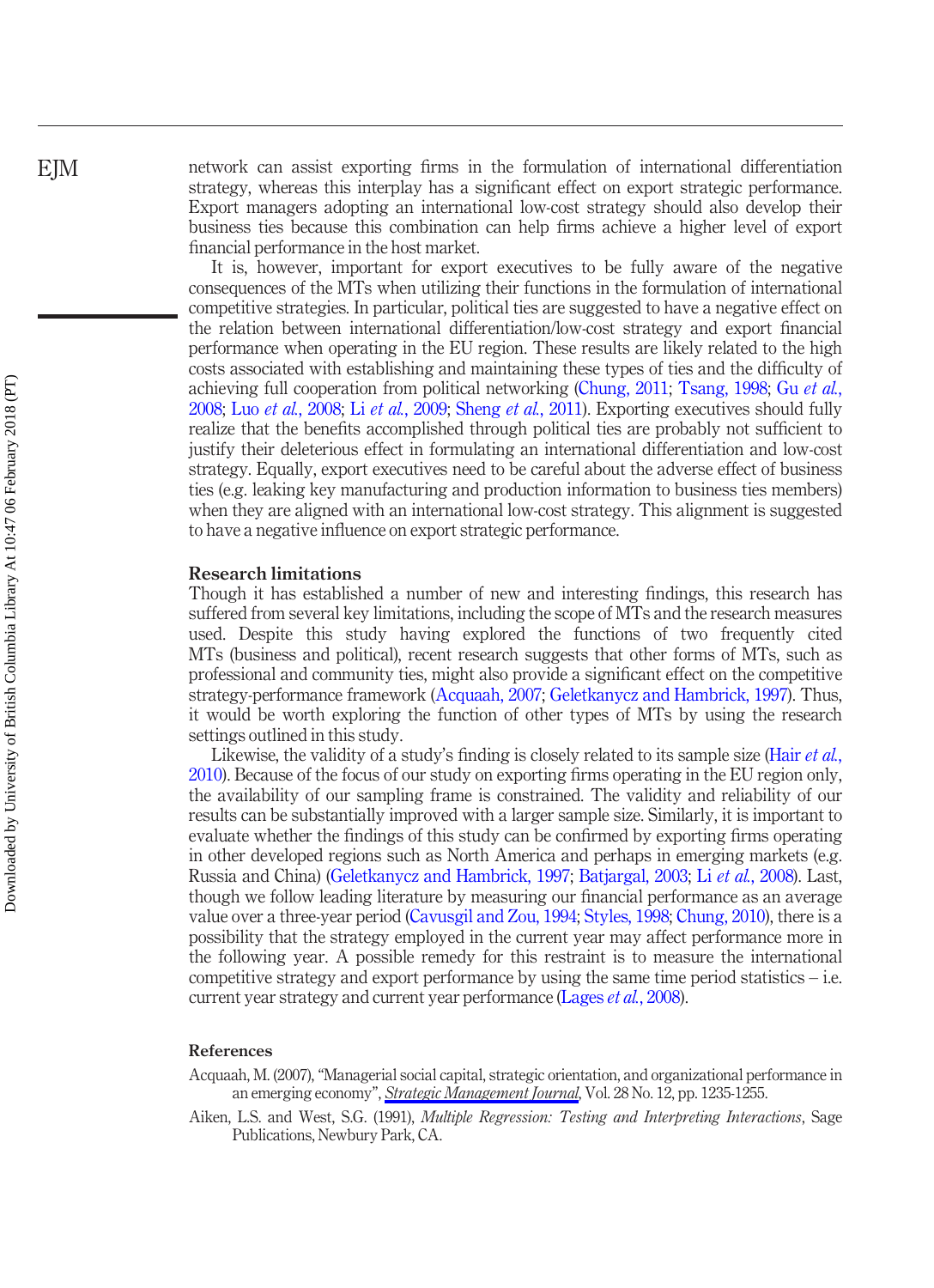- <span id="page-17-3"></span>Andersson, U., Forsgren, M. and Holm, U. (2002), "The strategic impact of external networks: subsidiary performance and competence development in the multinational corporation", [Strategic Management Journal](http://www.emeraldinsight.com/action/showLinks?doi=10.1108%2FEJM-05-2015-0305&crossref=10.1002%2Fsmj.267&isi=000178695900001&citationId=p_3), Vol. 23 No. 11, pp. 979-996.
- <span id="page-17-12"></span>Armstrong, J.S. and Overton, T.S. (1977), "Estimating nonresponse bias in mail surveys", *[Journal of](http://www.emeraldinsight.com/action/showLinks?doi=10.1108%2FEJM-05-2015-0305&crossref=10.2307%2F3150783&isi=A1977DS66100020&citationId=p_4)* [Marketing Research](http://www.emeraldinsight.com/action/showLinks?doi=10.1108%2FEJM-05-2015-0305&crossref=10.2307%2F3150783&isi=A1977DS66100020&citationId=p_4), Vol. 14 No. 3, pp. 396-402.
- <span id="page-17-0"></span>Aulakh, P.S., Kotabe, M. and Teegen, H. (2000), "Export strategies and performance of firms from emerging economies: evidence from Brazil, Chile and Mexico", *[Academy of Management](http://www.emeraldinsight.com/action/showLinks?doi=10.1108%2FEJM-05-2015-0305&crossref=10.2307%2F1556399&isi=000087811300007&citationId=p_5)* [Journal](http://www.emeraldinsight.com/action/showLinks?doi=10.1108%2FEJM-05-2015-0305&crossref=10.2307%2F1556399&isi=000087811300007&citationId=p_5), Vol. 43 No. 3, pp. 342-361.
- <span id="page-17-20"></span>Batjargal, B. (2003), "Social Capital and entrepreneurial performance in Russia: a longitudinal study", [Organisation Studies](http://www.emeraldinsight.com/action/showLinks?doi=10.1108%2FEJM-05-2015-0305&crossref=10.1177%2F0170840603024004002&isi=000183039500002&citationId=p_6), Vol. 24 No. 4, pp. 535-556.
- <span id="page-17-10"></span>Boisot, M. and Child, J. (1996), "From fiefs to clans and network capitalism: explaining China's emerging economic order", [Administrative Science Quarterly](http://www.emeraldinsight.com/action/showLinks?doi=10.1108%2FEJM-05-2015-0305&crossref=10.2307%2F2393869&citationId=p_7), Vol. 41 No. 12, pp. 600-628.
- <span id="page-17-7"></span>Boso, N., Story, V.M. and Cadogan, J.W. (2013), "Entrepreneurial orientation, market orientation, network ties, and performance: study of entrepreneurial firms in a developing economy", *[Journal](http://www.emeraldinsight.com/action/showLinks?doi=10.1108%2FEJM-05-2015-0305&crossref=10.1016%2Fj.jbusvent.2013.04.001&isi=000325594300003&citationId=p_8)* [of Business Venturing](http://www.emeraldinsight.com/action/showLinks?doi=10.1108%2FEJM-05-2015-0305&crossref=10.1016%2Fj.jbusvent.2013.04.001&isi=000325594300003&citationId=p_8), Vol. 28 No. 6, pp. 708-727.
- <span id="page-17-14"></span>Cadogan, J.W. and Lee, N. (2013), "Improper use of endogenous formative variables", *[Journal of](http://www.emeraldinsight.com/action/showLinks?doi=10.1108%2FEJM-05-2015-0305&crossref=10.1016%2Fj.jbusres.2012.08.006&citationId=p_9) [Business Research](http://www.emeraldinsight.com/action/showLinks?doi=10.1108%2FEJM-05-2015-0305&crossref=10.1016%2Fj.jbusres.2012.08.006&citationId=p_9)*, Vol. 66 No. 3, pp. 233-241.
- <span id="page-17-4"></span>Cavusgil, S.T. and Zou, S.M. (1994), "Marketing strategy-performance relationship: an investigation of the empirical link in export market ventures", *[Journal of Marketing](http://www.emeraldinsight.com/action/showLinks?doi=10.1108%2FEJM-05-2015-0305&crossref=10.2307%2F1252247&isi=A1994MZ52900001&citationId=p_10)*, Vol. 58 No. 1, pp. 1-21.
- <span id="page-17-16"></span>Chin, W.W. (2010), "How to write up and report PLS analyses", in Esposito Vinzi, V. and Chin, W.W. (Eds), *[Handbook of Partial Least Squares](http://www.emeraldinsight.com/action/showLinks?doi=10.1108%2FEJM-05-2015-0305&crossref=10.1007%2F978-3-540-32827-8_29&citationId=p_11)*, Springer Handbooks of Commuptational Statistics, Springer-Verlad, Heidelberg, Berlin, pp. 655-690.
- <span id="page-17-9"></span>Chung, H.F.L. (2010), "International marketing decision governance, standardisation, and performance: a framework in the crossmarket scenario", *[European Journal of Marketing](http://www.emeraldinsight.com/action/showLinks?doi=10.1108%2FEJM-05-2015-0305&system=10.1108%2F03090561011079828&isi=000285947600004&citationId=p_12)*, Vol. 44 Nos 11/12, pp. 1642-1666.
- <span id="page-17-6"></span>Chung, H.F.L. (2011), "Market orientation, Guanxi, and business performance", [Industrial Marketing](http://www.emeraldinsight.com/action/showLinks?doi=10.1108%2FEJM-05-2015-0305&crossref=10.1016%2Fj.indmarman.2010.12.008&isi=000291138700006&citationId=p_13) [Management](http://www.emeraldinsight.com/action/showLinks?doi=10.1108%2FEJM-05-2015-0305&crossref=10.1016%2Fj.indmarman.2010.12.008&isi=000291138700006&citationId=p_13), Vol. 40 No. 4, pp. 522-533.
- <span id="page-17-2"></span>Chung, H.F.L. (2012), "Export market orientation, managerial ties, and performance", [International](http://www.emeraldinsight.com/action/showLinks?doi=10.1108%2FEJM-05-2015-0305&system=10.1108%2F02651331211242638&isi=000311810400004&citationId=p_14) [Marketing Review](http://www.emeraldinsight.com/action/showLinks?doi=10.1108%2FEJM-05-2015-0305&system=10.1108%2F02651331211242638&isi=000311810400004&citationId=p_14), Vol. 29 No. 4, pp. 403-423.
- <span id="page-17-1"></span>Chung, H.F.L., Wang, C. and Huang, P.-H. (2012), "A contingency approach to international marketing strategy and decision-making structure among exporting firms", *[International Marketing](http://www.emeraldinsight.com/action/showLinks?doi=10.1108%2FEJM-05-2015-0305&system=10.1108%2F02651331211201543&isi=000302198100004&citationId=p_15)* [Review](http://www.emeraldinsight.com/action/showLinks?doi=10.1108%2FEJM-05-2015-0305&system=10.1108%2F02651331211201543&isi=000302198100004&citationId=p_15), Vol. 29 No. 1, pp. 54-87.
- <span id="page-17-8"></span>Davies, H., Leung, T.K.P., Luk, S.T.K. and Wong, Y.H. (1995), "The benefits of 'Guanxi': the value of relationships in developing the Chinese market", *[Industrial Marketing Management](http://www.emeraldinsight.com/action/showLinks?doi=10.1108%2FEJM-05-2015-0305&crossref=10.1016%2F0019-8501%2894%2900079-C&isi=A1995QT18600006&citationId=p_16)*, Vol. 24 No. 3, pp. 207-214.
- <span id="page-17-11"></span>Fang, S., Chang, Y. and Peng, Y. (2011), "Dark side of relationships: a tensions-based view", [Industrial](http://www.emeraldinsight.com/action/showLinks?doi=10.1108%2FEJM-05-2015-0305&crossref=10.1016%2Fj.indmarman.2011.02.003&isi=000293932800014&citationId=p_17) [Marketing Management](http://www.emeraldinsight.com/action/showLinks?doi=10.1108%2FEJM-05-2015-0305&crossref=10.1016%2Fj.indmarman.2011.02.003&isi=000293932800014&citationId=p_17), Vol. 40 No. 5, pp. 774-784.
- <span id="page-17-17"></span>Fornell, C. and Larker, D.F. (1981), "Evaluating structural equation models with unobservable variables and measurement error", *[Journal of Marketing Research](http://www.emeraldinsight.com/action/showLinks?doi=10.1108%2FEJM-05-2015-0305&crossref=10.2307%2F3151312&isi=A1981LC54900004&citationId=p_18)*, Vol. 18 No. 1, pp. 39-50.
- <span id="page-17-19"></span>Geletkanycz, M.A. and Hambrick, D.C. (1997), "The external ties of top executives: implications for strategic choice and performance", *[Administrative Science Quarterly](http://www.emeraldinsight.com/action/showLinks?doi=10.1108%2FEJM-05-2015-0305&crossref=10.2307%2F2393653&isi=000071211500002&citationId=p_19)*, Vol. 42 No. 4, pp. 654-681.
- <span id="page-17-5"></span>Gu, F., Hung, K. and Tse, D.K. (2008), "When does Guanxi matter? Issues of capitalization and its dark sides", *[Journal of Marketing](http://www.emeraldinsight.com/action/showLinks?doi=10.1108%2FEJM-05-2015-0305&crossref=10.1509%2Fjmkg.72.4.12&isi=000257335800002&citationId=p_20)*, Vol. 72 No. 4, pp. 12-28.
- <span id="page-17-15"></span>Hair, J.F., Black, W.C., Babin, B.J. and Anderson, R.E. (2010), Multivariate Data Analysis, 7th ed., Pearson Education International, Upper Saddle River, NJ.
- <span id="page-17-13"></span>Harman, H.H. (1967), Modern Factor Analysis, University of Chicago, Chicago, IL.
- <span id="page-17-18"></span>Jain, S.C. (1989), "Standardization of international marketing strategy: some research hypotheses", [Journal of Marketing](http://www.emeraldinsight.com/action/showLinks?doi=10.1108%2FEJM-05-2015-0305&crossref=10.2307%2F1251525&isi=A1989R876600005&citationId=p_23), Vol. 53 No. 1, pp. 70-79.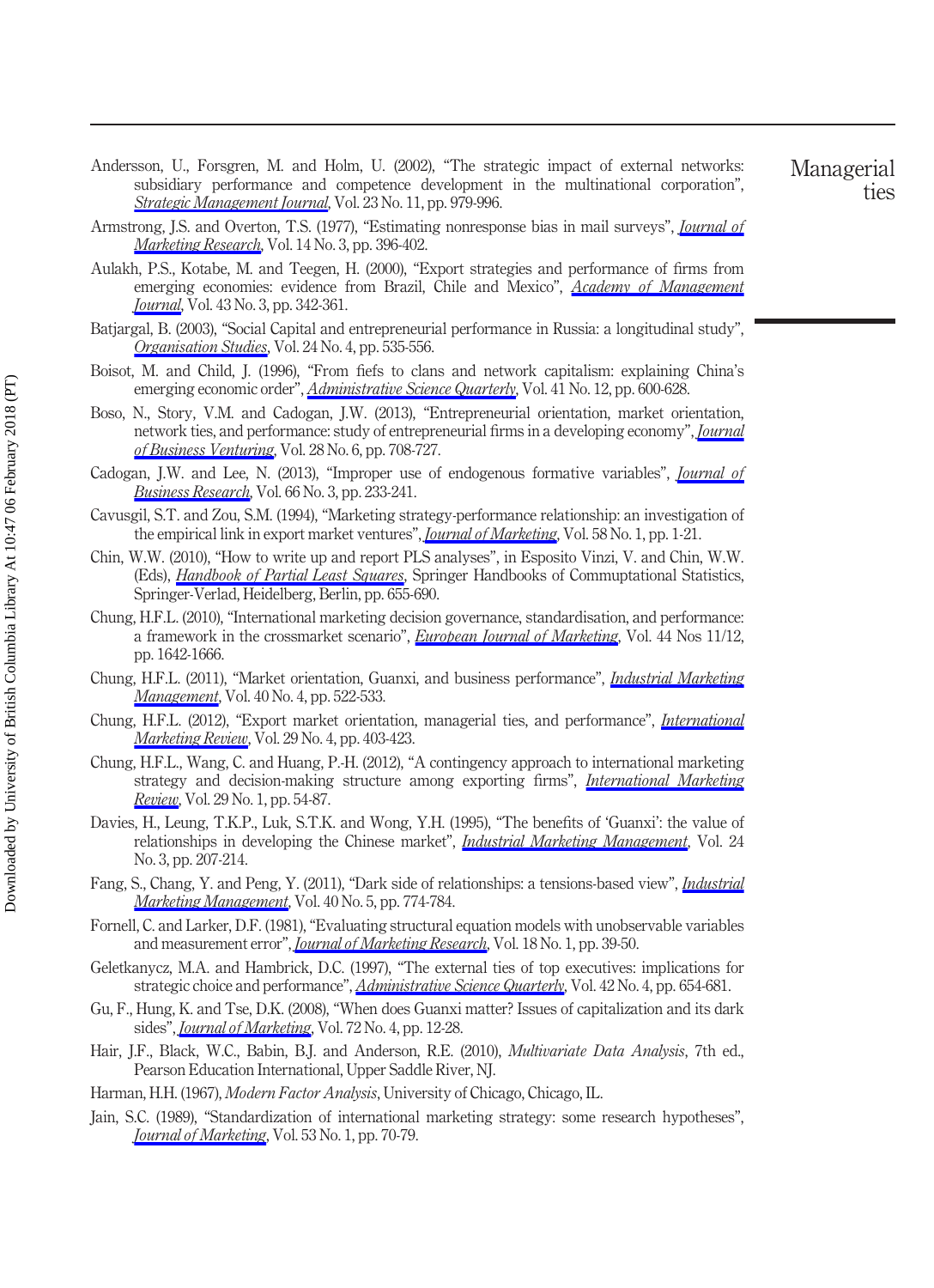- <span id="page-18-16"></span>Johnson, J.L. and Arunthanes, W. (1995), "Ideal and actual product adaptation in US exporting firms", [International Marketing Review](http://www.emeraldinsight.com/action/showLinks?doi=10.1108%2FEJM-05-2015-0305&system=10.1108%2F02651339510091726&citationId=p_24), Vol. 12 No. 3, pp. 3-46.
- <span id="page-18-3"></span>Julien, P.A. and Ramangalahy, C. (2003), "Competitive strategy and performance of exporting SMEs: an empirical investigation of the impact of their export information search and competencies", [Entrepreneurship Theory and Practice](http://www.emeraldinsight.com/action/showLinks?doi=10.1108%2FEJM-05-2015-0305&crossref=10.1111%2F1540-8520.t01-1-00002&citationId=p_25), Vol. 27 No. 3, pp. 227-245.
- <span id="page-18-2"></span>Jusoh, R. and Parnell, J.A. (2008), "Competitive strategy and performance measurements in the Malaysian context: an exploratory study", *[Management Decision](http://www.emeraldinsight.com/action/showLinks?doi=10.1108%2FEJM-05-2015-0305&system=10.1108%2F00251740810846716&isi=000258552800001&citationId=p_26)*, Vol. 46 No. 1, pp. 5-31.
- <span id="page-18-17"></span>Katsikeas, C.S., Samiee, S. and Theodosiou, M. (2006), "Strategy fit and performance consequences of international marketing standardization", [Strategic Management Journal](http://www.emeraldinsight.com/action/showLinks?doi=10.1108%2FEJM-05-2015-0305&crossref=10.1002%2Fsmj.549&isi=000240046700004&citationId=p_27), Vol. 27 No. 9, pp. 867-890.
- <span id="page-18-0"></span>Knight, G.A. and Cavusgil, S.T. (2005), "A taxonomy of born-global firms", Management International Review, Vol. 45 No. 3, pp. 15-35.
- <span id="page-18-14"></span>Lages, L.F., Jap, S.D. and Griffith, D.A. (2008), "The role of past performance in export ventures: a shortterm reactive approach", *[Journal of International Business Studies](http://www.emeraldinsight.com/action/showLinks?doi=10.1108%2FEJM-05-2015-0305&crossref=10.1057%2Fpalgrave.jibs.8400339&isi=000253280000010&citationId=p_29)*, Vol. 39 No. 2, pp. 304-325.
- <span id="page-18-20"></span>Levitt, T. (1983), "The globalization of markets", *[Harvard Business Review](http://www.emeraldinsight.com/action/showLinks?doi=10.1108%2FEJM-05-2015-0305&isi=A1983RD39000017&citationId=p_30)*, Vol. 61 No. 3, pp. 92-102.
- <span id="page-18-13"></span>Li, J.J. (2005), "The formation of managerial networks of foreign firms in China: the effects of strategic orientations", *Asia Pacifi[c Journal of Management](http://www.emeraldinsight.com/action/showLinks?doi=10.1108%2FEJM-05-2015-0305&crossref=10.1007%2Fs10490-005-4118-8&citationId=p_31)*, Vol. 22 No. 4, pp. 423-443.
- <span id="page-18-1"></span>Li, C.B. and Li, J.J. (2008), "Achieving superior financial performance in China: differentiation, cost leadership or both?", *[Journal of International Marketing](http://www.emeraldinsight.com/action/showLinks?doi=10.1108%2FEJM-05-2015-0305&crossref=10.1509%2Fjimk.16.3.1&isi=000259313900001&citationId=p_32)*, Vol. 16 No. 3, pp. 1-22.
- <span id="page-18-11"></span>Li, J.J. and Zhou, K.Z. (2010), "How foreign firms achieve competitive advantage in the Chinese emerging economy: managerial ties and market orientation", *[Journal of Business Research](http://www.emeraldinsight.com/action/showLinks?doi=10.1108%2FEJM-05-2015-0305&crossref=10.1016%2Fj.jbusres.2009.06.011&isi=000280622200010&citationId=p_33)*, Vol. 63 No. 8, pp. 856-862.
- <span id="page-18-19"></span>Li, J.J., Poppo, L. and Zhou, K.Z. (2008), "Do managerial ties in China always produce value? Competition, uncertainty, and domestic vs Foreign firms", [Strategic Management Journal](http://www.emeraldinsight.com/action/showLinks?doi=10.1108%2FEJM-05-2015-0305&crossref=10.1002%2Fsmj.665&isi=000254306400003&citationId=p_34) Vol. 29 No. 4, pp. 383-400.
- <span id="page-18-6"></span>Li, J.J., Zheng, K.Z. and Shao, A.T. (2009), "Competitive position, managerial ties, and profitability of foreign firms in China: an interactive perspective", *[Journal of International Business Studies](http://www.emeraldinsight.com/action/showLinks?doi=10.1108%2FEJM-05-2015-0305&crossref=10.1057%2Fjibs.2008.76&isi=000263199300010&citationId=p_35)* Vol. 40 No. 2, pp. 339-352.
- <span id="page-18-15"></span>Lindell, M.K. and Whitney, D.J. (2001), "Accounting for common method variance in cross-sectional research designs", *[Journal of Applied Psychology](http://www.emeraldinsight.com/action/showLinks?doi=10.1108%2FEJM-05-2015-0305&crossref=10.1037%2F0021-9010.86.1.114&isi=000170878100010&citationId=p_36)*, Vol. 86 No. 1, pp. 114-121.
- <span id="page-18-12"></span>Luo, X., Hsu, M.K. and Liu, S.S. (2008), "The moderating role of institutional networking in the customer orientation-trust/commitment-performance causal chain in China", *[Journal of the](http://www.emeraldinsight.com/action/showLinks?doi=10.1108%2FEJM-05-2015-0305&crossref=10.1007%2Fs11747-007-0047-z&isi=000255876700005&citationId=p_37)* [Academy of Marketing Science](http://www.emeraldinsight.com/action/showLinks?doi=10.1108%2FEJM-05-2015-0305&crossref=10.1007%2Fs11747-007-0047-z&isi=000255876700005&citationId=p_37), Vol. 36 No. 2, pp. 202-214.
- <span id="page-18-8"></span>Morgan, N.A., Kaleka, A. and Katsikeas, C. (2004), "Antecedents of export venture performance: a theoretical model and empirical assessment", *[Journal of Marketing](http://www.emeraldinsight.com/action/showLinks?doi=10.1108%2FEJM-05-2015-0305&crossref=10.1509%2Fjmkg.68.1.90.24028&isi=000188005600007&citationId=p_38)*, Vol. 68 No. 1, pp. 90-108.
- <span id="page-18-5"></span>Murray, J.Y., Gao, G.Y. and Kotabe, M. (2011), "Market orientation and performance of export ventures: the process through marketing capabilities and competitive advantages", *[Journal of the](http://www.emeraldinsight.com/action/showLinks?doi=10.1108%2FEJM-05-2015-0305&crossref=10.1007%2Fs11747-010-0195-4&isi=000289793000005&citationId=p_39)* [Academy of Marketing Science](http://www.emeraldinsight.com/action/showLinks?doi=10.1108%2FEJM-05-2015-0305&crossref=10.1007%2Fs11747-010-0195-4&isi=000289793000005&citationId=p_39), Vol. 39 No. 2, pp. 252-269.
- <span id="page-18-4"></span>Namiki, N. (1988), "Export strategy for small business", Journal of Small Business Management, pp. 32-37.
- <span id="page-18-10"></span>North, C.D. (1990), *[Institutions, Institutional Change and Economic Performance](http://www.emeraldinsight.com/action/showLinks?doi=10.1108%2FEJM-05-2015-0305&crossref=10.1017%2FCBO9780511808678&citationId=p_41)*, Cambridge University Press, Cambridge.
- <span id="page-18-18"></span>O'Cass, A. and Julian, C. (2003), "Examining firm and environmental influences on export marketing mix strategy and export performance of Australian exporters", *[European Journal of Marketing](http://www.emeraldinsight.com/action/showLinks?doi=10.1108%2FEJM-05-2015-0305&system=10.1108%2F03090560310459005&citationId=p_42)*, Vol. 37 Nos 3/4, pp. 366-384.
- <span id="page-18-9"></span>Park, S.H. and Luo, Y. (2001), "Guanxi and organizational dynamics: organizational networking in Chinese firms", *[Strategic Management Journal](http://www.emeraldinsight.com/action/showLinks?doi=10.1108%2FEJM-05-2015-0305&crossref=10.1002%2Fsmj.167&isi=000168323600004&citationId=p_43)*, Vol. 22 No. 5, pp. 455-477.
- <span id="page-18-7"></span>Peng, M. and Luo, Y. (2000), "Managerial ties and firm performance in a transition economy: the nature of a micro-macro link", *[Academy of Management Journal](http://www.emeraldinsight.com/action/showLinks?doi=10.1108%2FEJM-05-2015-0305&crossref=10.2307%2F1556406&isi=000087811300014&citationId=p_44)*, Vol. 43 No. 3, pp. 486-501.